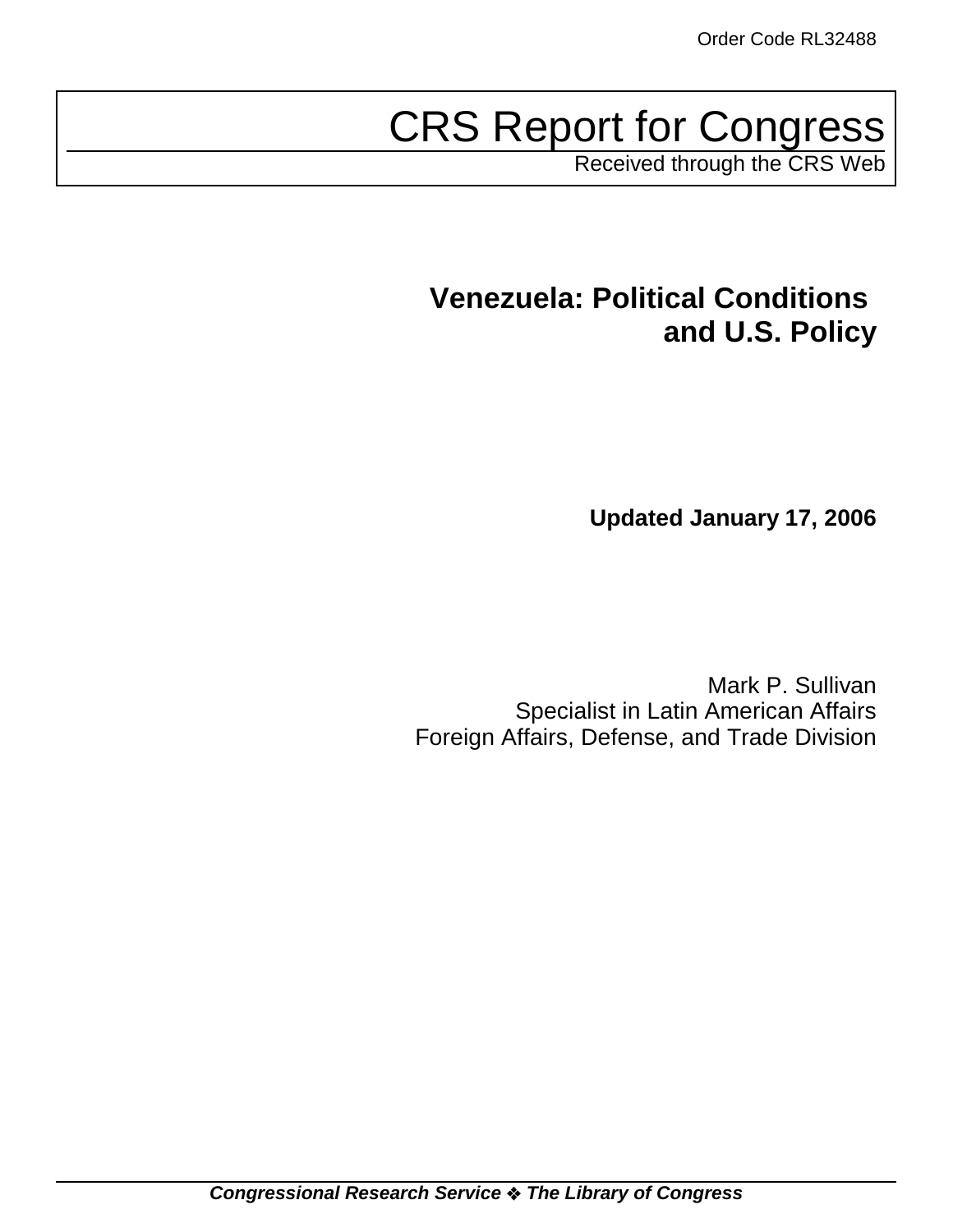# Venezuela: Political Conditions and U.S. Policy

### **Summary**

Under the populist rule of President Hugo Chávez, first elected in 1998, Venezuela has undergone enormous political changes, with a new constitution, a new unicameral legislature, and even a new name for the country, the Bolivarian Republic of Venezuela. Although Chávez remained widely popular until mid-2001, his popularity eroded considerably after that, amid concerns that he was imposing a leftist agenda. In April 2002, massive opposition protests led to the ouster of Chávez from power for a brief period, but the military restored him to power after an interim government resorted to such hardline measures as dismantling the National Assembly and suspending the Constitution. After months of negotiations, the Chávez government and the political opposition signed an agreement in May 2003 that ultimately led to an August 2004 presidential recall referendum. Chávez survived the vote by a margin of 59% to 41%. In December 2005 legislative elections, pro-Chávez parties won all 167 seats in the National Assembly after opposition parties pulled out of the race just days before the vote. The country's next presidential elections are set for the end of 2006, and there is a strong chance that Chávez could win another six-year term. The government has benefitted from the rise in world oil prices, which has sparked an economic boom. As a result, Chávez has been able to increase government expenditures on anti-poverty and other social programs associated with the populist agenda of his Bolivarian revolution.

The United States traditionally has had close relations with Venezuela, but there has been friction in relations with the Chávez government. In 2005, relations deteriorated markedly, with Venezuela's cancellation of a bilateral military exchange program in April and its suspension of cooperation with the Drug Enforcement Administration in August. On September 15, 2005, President Bush designated Venezuela as a country that has failed demonstrably to adhere to its obligations under international narcotics agreements, although he waived economic sanctions that would have curtailed U.S. assistance for democracy programs in Venezuela. A dilemma for U.S. policymakers has been how to press the Chávez government to adhere to democratic principles without taking sides in Venezuela's polarized political conflict. Since Venezuela is the fourth major supplier of foreign oil to the United States, a key U.S. interest has been ensuring the continued flow of oil exports.

In the first session of the  $109<sup>th</sup>$  Congress, the FY2006 Foreign Operations appropriations measure (P.L. 109-102, H.Rept. 109-265) provided \$2 million in FY2006 for democracy programs in Venezuela, and \$2.252 million in assistance under the Andean Counterdrug Initiative. In the second session, Congress will likely continue to focus on concern about the status of democracy in Venezuela and President Chávez's support for leftist movements and governments in the region. Pending legislation includes the House-passed version of H.R. 2601, which would authorize \$9 million for each of FY2006 and FY2007 for democracy programs in Venezuela and authorize funds for U.S.-government broadcasting to Venezuela; H.Con.Res. 224 (Fortuño), which calls on the Venezuelan government to uphold the human rights and civil liberties of the people of Venezuela; and H.Con.Res. 328 (Mack), which condemns President Chávez's "anti-democratic actions" and expresses strong U.S. support for democratic forces in Venezuela.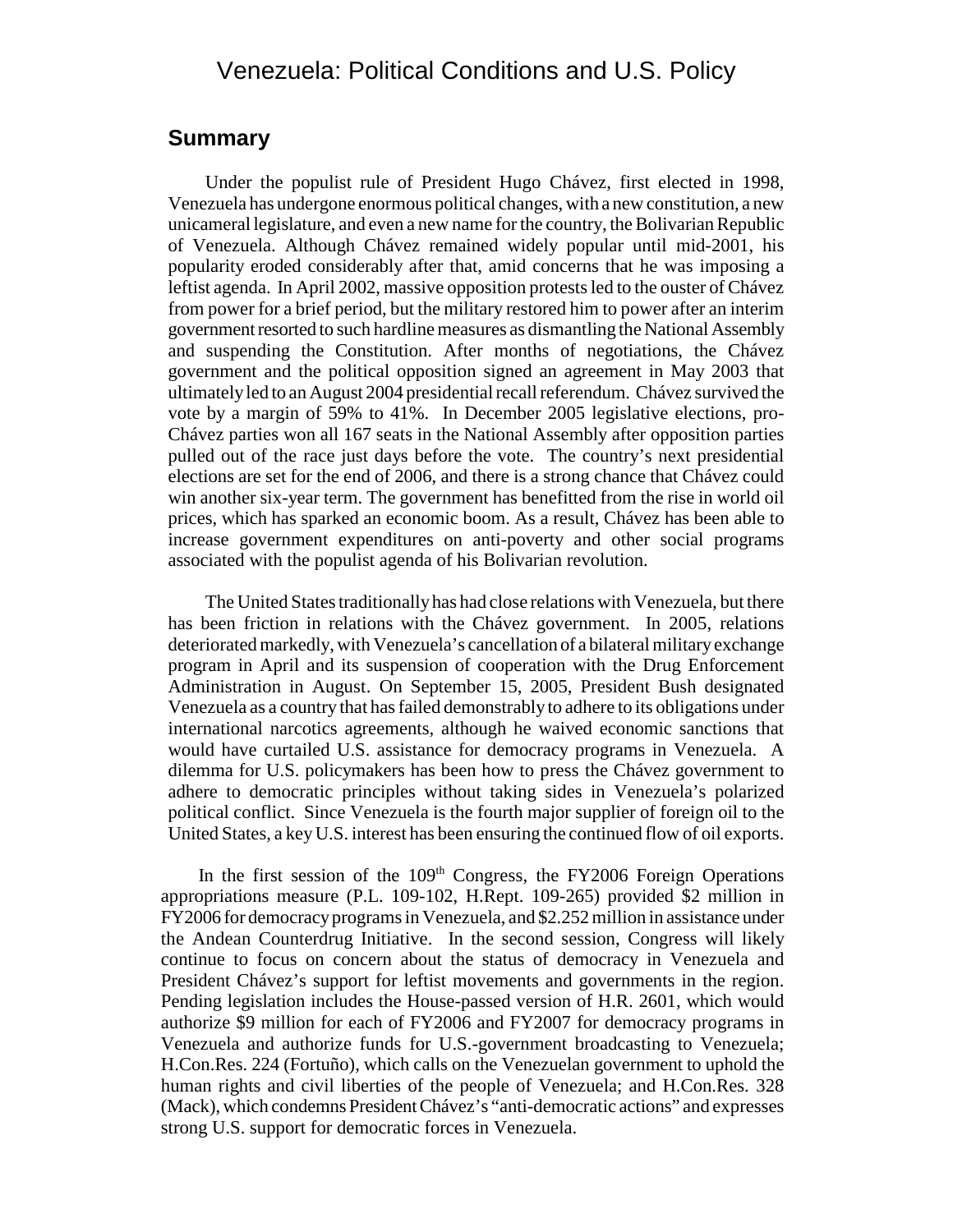# **Contents**

|                                                             | 13 |
|-------------------------------------------------------------|----|
|                                                             | 15 |
|                                                             | 16 |
|                                                             | 18 |
|                                                             |    |
| Venezuela's Designation as Country that Has Failed          |    |
|                                                             |    |
|                                                             |    |
| Concerns About Venezuela's Involvement in Latin America  21 |    |
|                                                             |    |
|                                                             |    |
|                                                             |    |
|                                                             |    |
|                                                             |    |

# **List of Figures**

|--|--|--|--|--|--|--|--|--|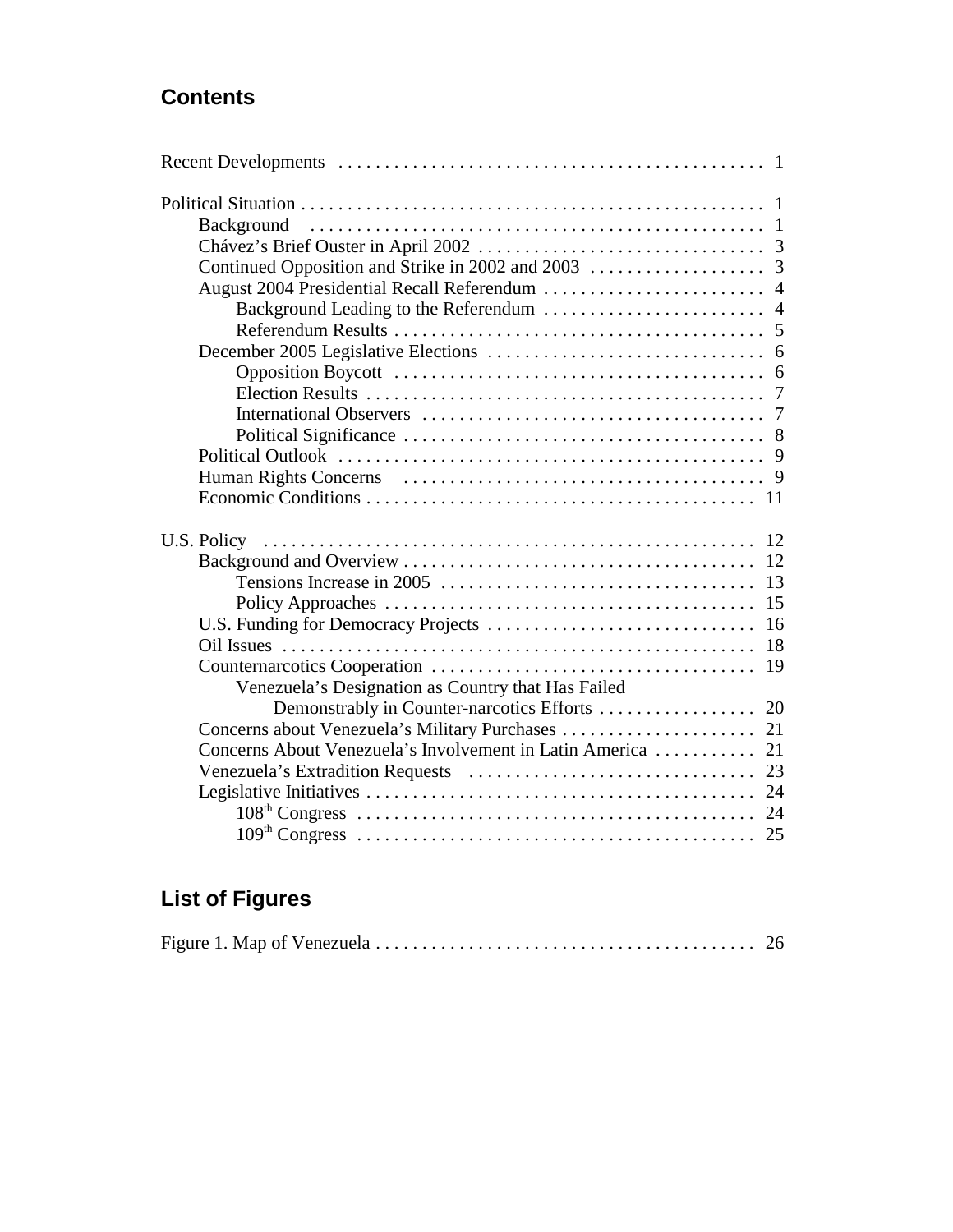# Venezuela: Political Conditions and U.S. Policy

# **Recent Developments**

On January 13, 2006, the State Department indicated that the United States had denied licenses to transfer U.S. technology for use in planes (10 military transport planes and 2 maritime patrol aircraft) that Spanish companies had contracted to sell to Venezuela.

In legislative elections held on December 4, 2005, pro-Chávez parties won all 167 seats in the National Assembly after opposition parties pulled out of the race just days before the vote. International observers lamented the withdrawal of the opposition but also raised questions and had criticisms regarding the conduct of the elections.

# **Political Situation**

#### **Background**

With his election as President in December 1998, Hugo Chávez began to transform Venezuela's political system. The watershed election, in which former coup leader Chávez received 56% of the vote (16% more than his closest rival), illustrated Venezuelans' rejection of the country's two traditional parties, Democratic Action (AD) and the Social Christian party (COPEI), that had dominated Venezuelan

politics for much of the past 40 years. Elected to a five-year term, Chávez was the candidate of the Patriotic Pole, a leftleaning coalition of 15 parties, with Chávez's own Fifth Republic Movement (MVR) the main party in the coalition.

Most observers attribute Chávez's rise to power to Venezuelans' disillusionment with politicians whom they judge to have squandered the country's oil wealth through poor management and endemic corruption. A central theme of

#### **Chávez Biography**

Hugo Chávez Frias was born on July 28, 1954, in a small farming town in the western Venezuelan state of Barinas. The son of school teachers, Chávez was a 1975 graduate of Venezuela's Military Academy. He reached the rank of lieutenant colonel by 1990. In February 1992, Chávez led an unsuccessful attempt to overthrow the elected government of President Carlos Andres Perez. He was imprisoned for two years for the coup attempt before being pardoned. While in the military, Chávez founded the nationalistic and left-leaning Bolivarian Revolutionary Movement, which was later transformed into the Fifth Republic Movement in the 1998 elections when Chávez was first elected president.

Source: Current Leaders of Nations, Gale Group. May 20, 2004.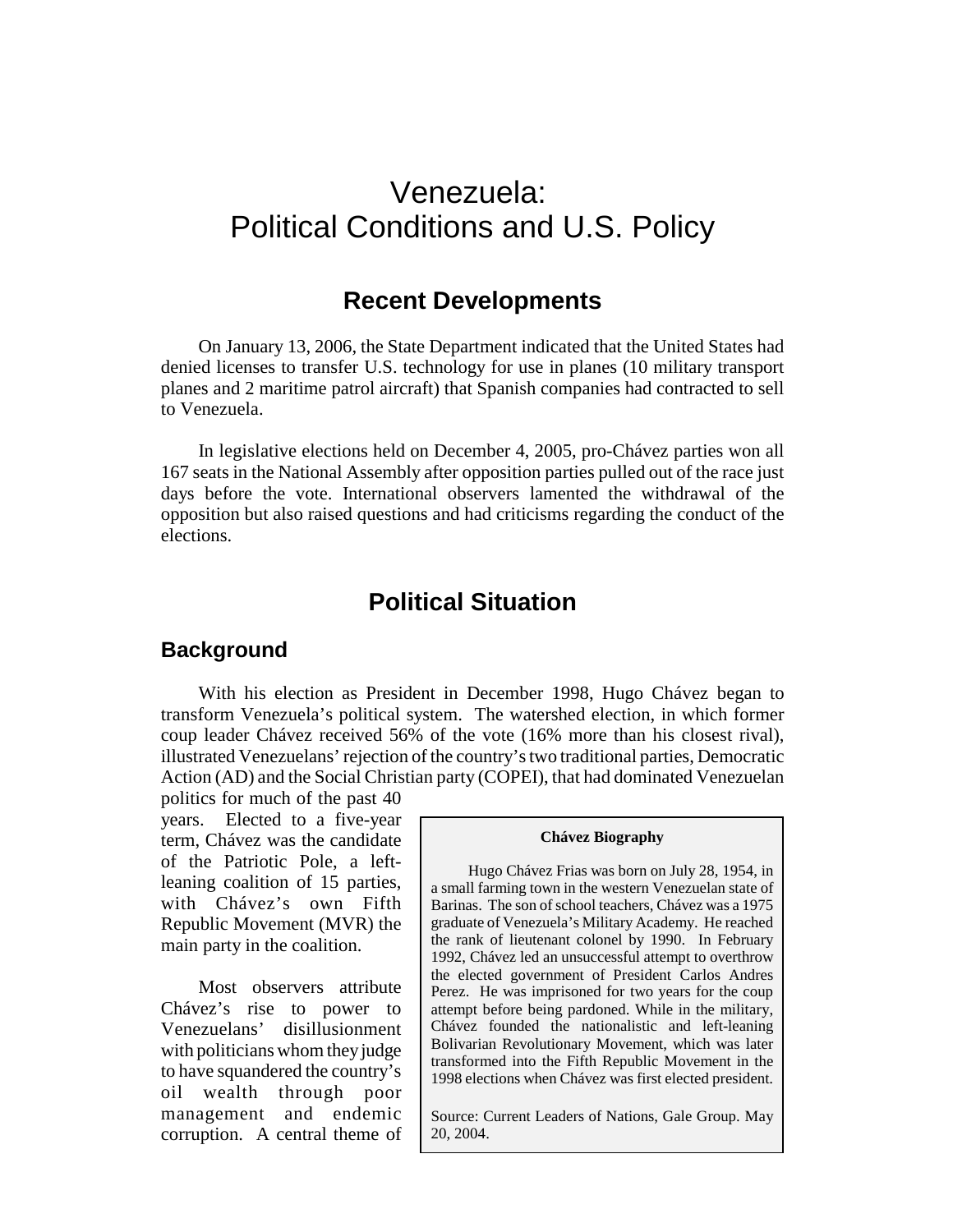his campaign was constitutional reform; Chávez asserted that the system in place allowed a small elite class to dominate Congress and that revenues from the state-run oil company, Petroleos de Venezuela (PdVSA), had been wasted.

Although Venezuela had one of the most stable political systems in Latin America from 1958 until 1989, after that period numerous economic and political challenges plagued the country and the power of the two traditional parties began to erode. Former President Carlos Andres Perez, inaugurated to a five-year term in February 1989, initiated an austerity program that fueled riots and street violence in which several hundred people were killed. In 1992, two attempted military coups threatened the Perez presidency, one led by Chávez himself, who at the time was a lieutenant colonel railing against corruption and poverty. Ultimately the legislature dismissed President Perez from office in May 1993 on charges of misusing public funds, although some observers assert that the President's unpopular economic reform program was the real reason for his ouster.<sup>1</sup> The election of elder statesman and former President Rafael Caldera as President in December 1993 brought a measure of political stability to the country, but the Caldera government soon faced a severe banking crisis that cost the government more than \$10 billion. While the macroeconomy began to improve in 1997, a rapid decline in the price of oil brought about a deep recession beginning in 1998.

Under President Chávez, Venezuela has undergone enormous political changes, with a new constitution in place and even a new name for the country, the Bolivarian Republic of Venezuela, named after the 19<sup>th</sup> century South American liberator Simon Bolivar, whom Chávez often invokes. In 1999, Venezuelans went to the polls on three occasions — to establish a constituent assembly that would draft a new constitution, to elect the membership of the 165-member constituent assembly, and to approve the new constitution — and each time delivered victory to President Chávez. The new document revamped political institutions, eliminating the Senate and establishing a unicameral National Assembly, and expanded the presidential term of office from five to six years, with the possibility of immediate re-election for a second term. Under the new constitution, voters once again went to the polls in July 2000 for a so-called mega-election, in which the President, national legislators, and state and municipal officials were selected. President Chávez easily won election to a new six-year term, capturing about 60% of the vote while his opponent, fellow former coup leader Francisco Arias, received 38%; Chávez's term will expire in January 2007. Chávez's Patriotic Pole coalition also captured 14 of 23 governorships and a majority of seats in the National Assembly.

From the outset, critics raised concerns about Chávez and his government. They fear that he is moving toward authoritarian rule and point to his domination of most government institutions. Some argue that Chávez has replaced the country's multiparty democracy with a political system that revolves around himself, in essence a cult of personality; others point to Chávez's open admiration of Fidel Castro and close relations with Cuba as a disturbing sign. Other observers express concern about the increased role of the military in the government, with Chávez appointing dozens

<sup>&</sup>lt;sup>1</sup> For example, see M. Delal Baer, "Revenge of the Venezuelan Dinosaurs," Wall Street *Journal*, June 18, 1993.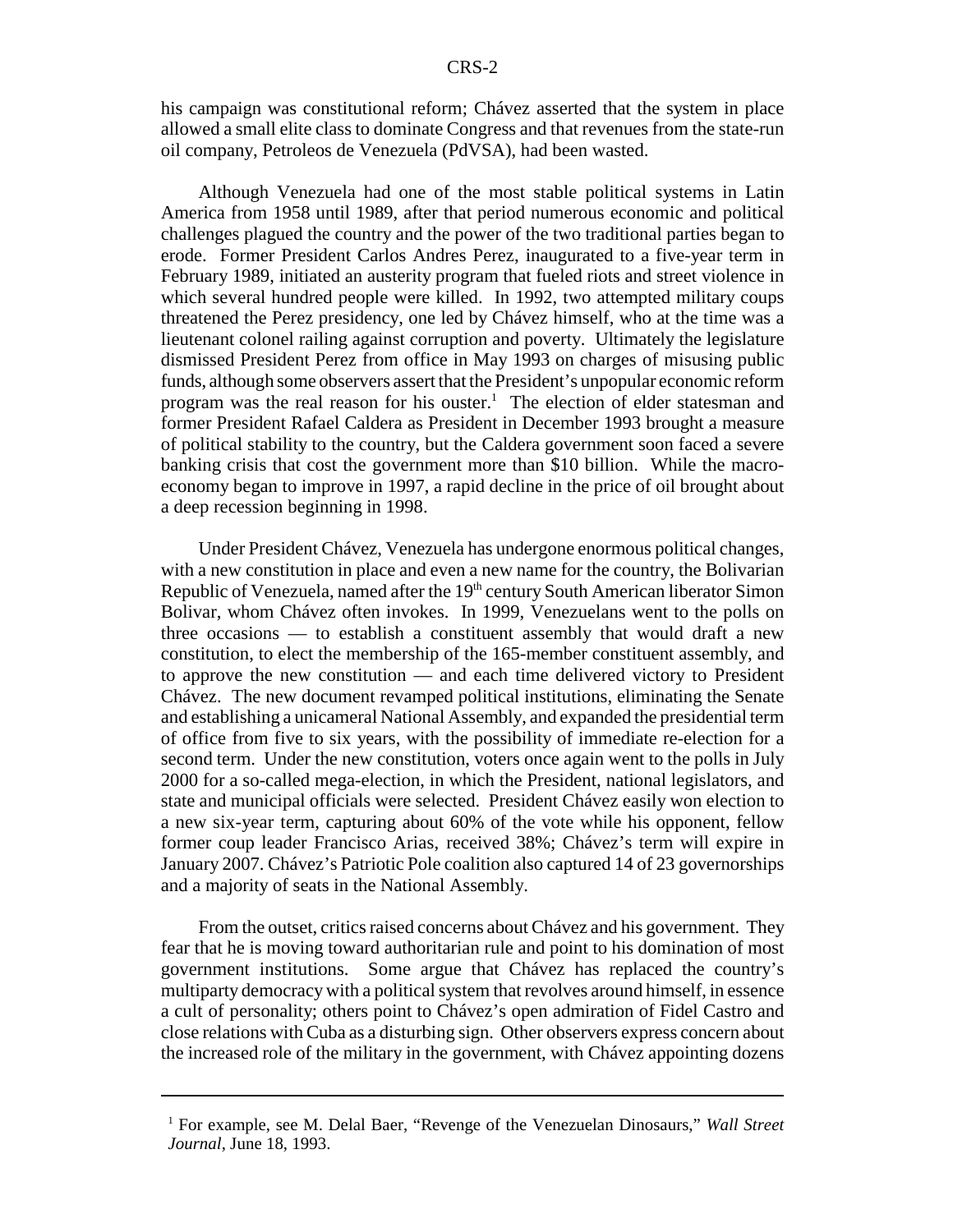of retired and active duty officers to key positions, as well as the mobilization of thousands of army reservists for social projects. Still other critics of Chávez believe that he is trying to politicize the educational system by making changes to school curriculums. They fear Chávez's call for his followers to form political cells in schools, hospitals, and businesses in order to support his revolution and believe that such groups, known as Bolivarian circles, could mirror Cuba's controversial neighborhood committees.2

# **Chávez's Brief Ouster in April 2002**

Although President Chávez remained widely popular until mid-2001, his standing eroded considerably after that, amid concerns that he was imposing a leftist agenda on the country and that his government was ineffective in improving living conditions in Venezuela. In late 2001 and early 2002, opposition to Chávez's rule grew into a broad coalition of political parties, unions, and business leaders. Trade union opposition became stronger amid the President's attempt to replace the Venezuelan Workers Confederation (CTV) with a pro-government union. President Chávez's own Fifth Republic Movement also became plagued with internal dissent.

In April 2002, massive opposition protests and pressure by the military led to the ouster of Chávez from power for a brief period. However, he ultimately was restored to power by the military. Chávez was ousted from office on April 11, 2002, after protests by hundreds of thousands of Venezuelans and the death of at least18 people. Venezuelan military leaders expressed outrage at the massacre of unarmed civilians and blamed President Chávez and his supporters. On April 12, Pedro Carmona of the country's largest business association — the Federation of Associations and Chambers of Commerce and Industry (Fedecamaras) — proclaimed himself interim president, but Carmona quickly lost the support of the military when he took such hardline measures as dismantling the National Assembly, firing the Supreme Court, and suspending the Constitution. Carmona stepped down just a day after he took office, paving the way for Chávez's return to power early in the morning of April 14. The interim government's hardline polices as well as strong support in the streets from Chávez supporters convinced military commanders to back Chávez's return. Moreover, some military factions had continued to support Chávez during his ouster.

#### **Continued Opposition and Strike in 2002 and 2003**

After Chávez's return to power, some 40 disparate opposition groups united in a coalition known as the Democratic Coordinator (CD) in an effort to remove Chávez from office, focusing on efforts to hold him accountable for the death of civilian protestors in April 2002 and to push for a national referendum on his presidency. The CD demanded a non-binding referendum on Chávez's rule in early February 2003, which they believed would force the President to resign, but Venezuela's Supreme Court ruled against holding such a referendum. President Chávez maintained that,

<sup>&</sup>lt;sup>2</sup> For example, see William S. Prillman, "The Castro in Caracas: Venezuelan Strongman Hugo Chávez, in Fidel's Image," *National Review*, Apr. 3, 2003; Stephen Johnson, "Venezuela Erupting," *National Review*, Mar. 5, 2004.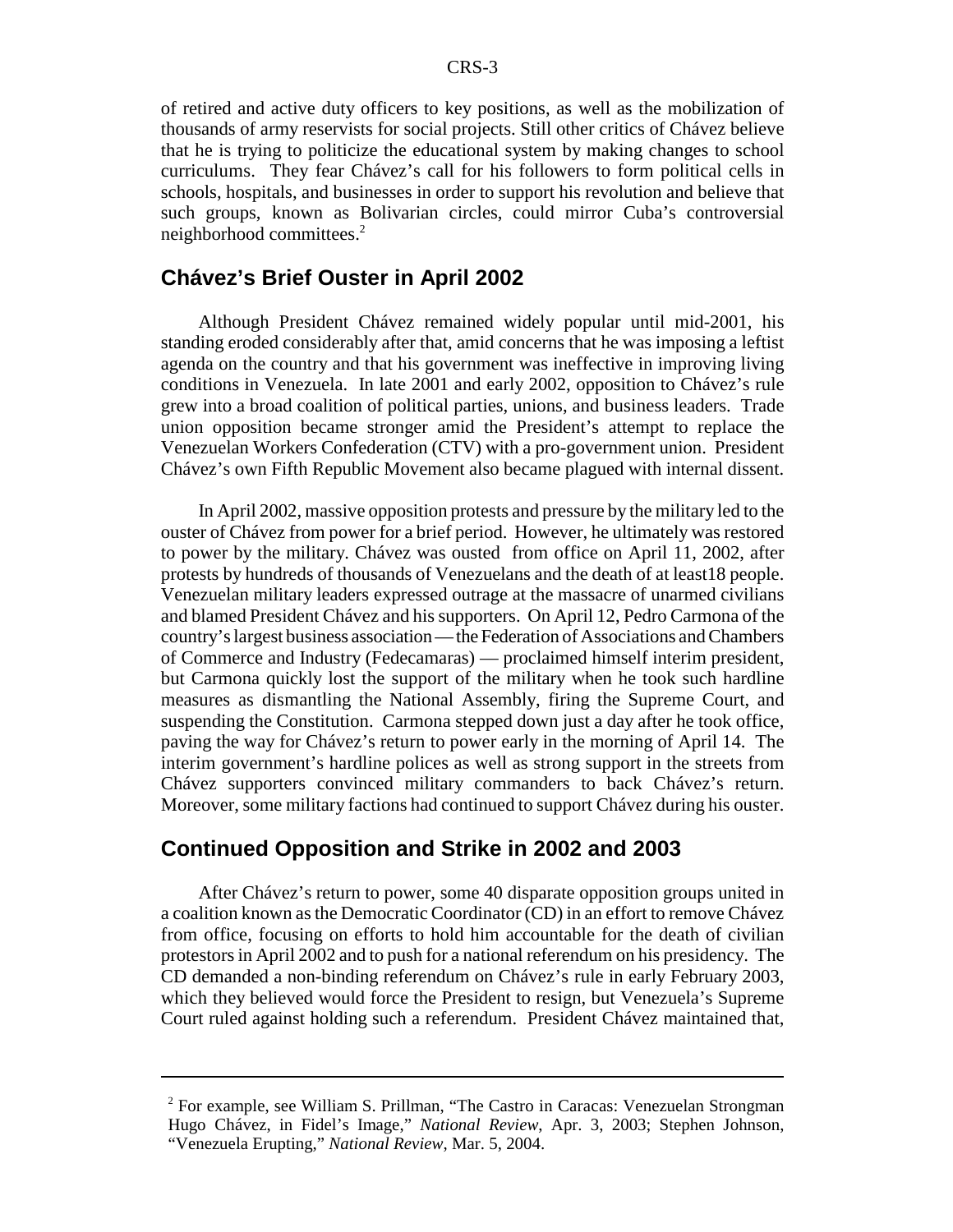according to the constitution (Article 72), a binding referendum on his rule could take place after the halfway point of his term, which would occur in August 2003.

From early December 2002 until early February 2003, the CD orchestrated a general strike that severely curtailed Venezuela's oil exports and disrupted the economy but was unsuccessful in getting President Chávez to agree to an early nonbinding referendum on his rule or new elections. At various junctures, there were violent clashes between Chávez supporters and the opposition, resulting in several deaths. The Chávez government responded to the oil sector strike by firing 13,000- 16,000 PdVSA employees.

#### **August 2004 Presidential Recall Referendum**

After months of negotiations facilitated by the OAS and the Carter Center, the government of Hugo Chávez and the opposition signed an agreement on May 29, 2003, that set forth mechanisms to help resolve the political crisis. Implementation of the accord was difficult at times and hampered by political polarization between supporters and opponents of President Chávez. Nevertheless, Venezuela's National Electoral Council (CNE) announced on June 8, 2004, that a presidential recall referendum would be held on August 15, 2004. Chávez won the referendum convincingly by a margin of 59.3% to 40.7%, according to the CNE's final official results. $3$ 

**Background Leading to the Referendum.** For a recall referendum to take place, the constitution required a petition signed by 20% of registered voters (which means 2.4 million signatures out of a registry of 12.3 million). Petition signatures were collected during a four-day period beginning in late November 2003, but on March 2, 2004, the CNE ruled that there were only 1.83 million valid signatures supporting a presidential recall referendum. The CNE subsequently updated this to 1.91 million valid signatures, with almost 1.2 million signatures that could be valid if individuals confirmed their signatures in a *reparo* or "repair" period. This meant that about 525,000 signatures of those under review would need to be validated for a referendum to be required. The CNE's announcement that there were not yet enough valid signatures for a referendum prompted strong opposition protests, but the opposition ultimately agreed to participate in a repair period that was held May 27-31, 2004, in more than 2,600 centers around the country. About 100 observers from the OAS and the Carter Center monitored the repair period; President Carter reported that the overall process was peaceful and orderly, although he did note some initial concern about the temporary suspension of the CNE's tabulation process.<sup>4</sup>

On June 3, 2004, the CNE announced that enough signatures had been secured for a recall referendum, and subsequently scheduled the referendum for August 15. The date of the referendum was significant because under the constitution, if it were held after August 19 (one year after the half-way point of Chávez's term) and Chávez

<sup>&</sup>lt;sup>3</sup> "CNE Emitió Resultados Oficiales Del Referendo Revocatorio Presidencial," Consejo Nacional Electoral, Aug. 26, 2004.

<sup>&</sup>lt;sup>4</sup> "President Carter's Trip Report on Venezuela, May 29-June 1, 2004," The Carter Center, June 4, 2004.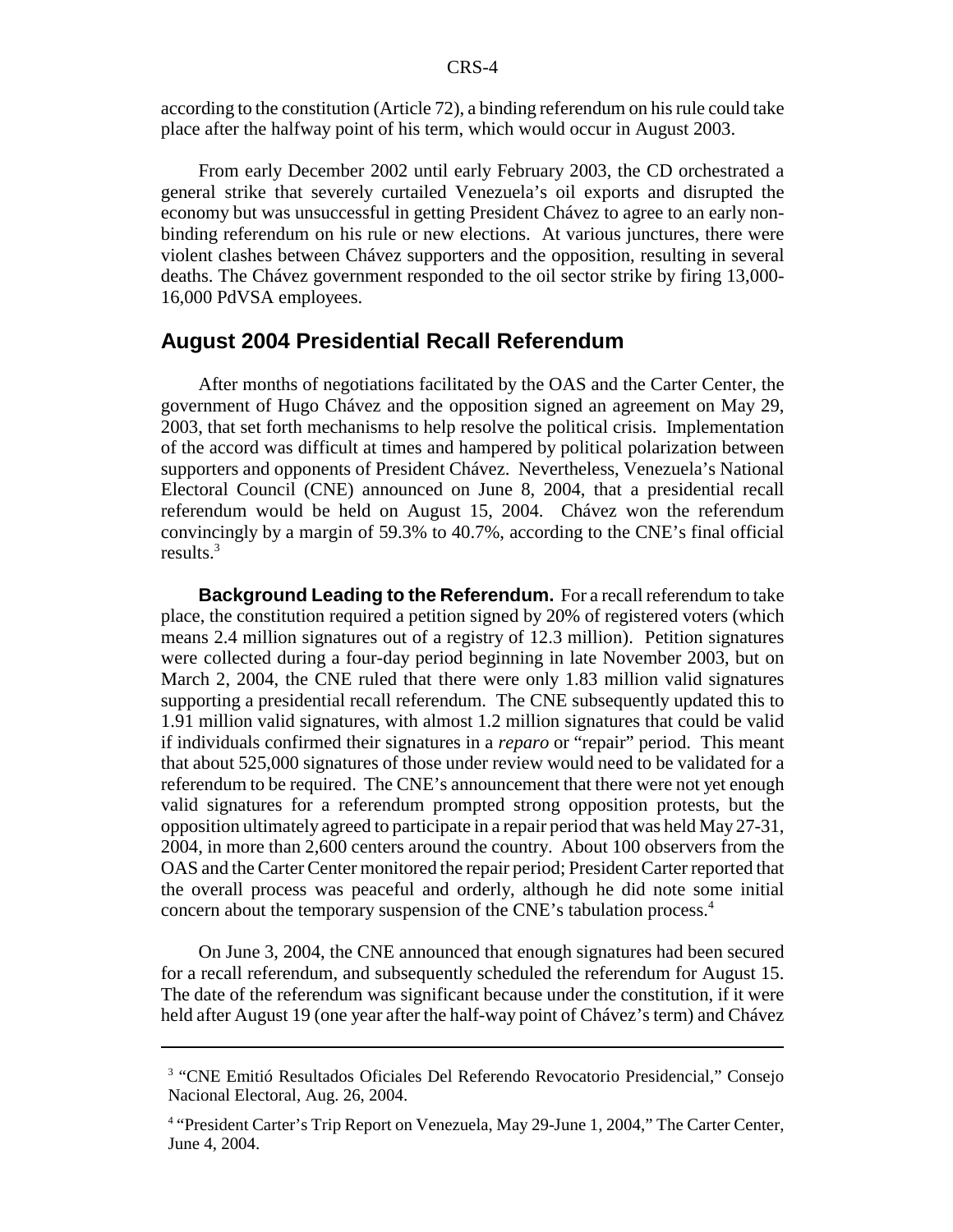lost the referendum, then Vice President Jose Vicente Rangel (a Chávez ally) would serve the remainder of the President's term until January 2007.

In order for President Chávez to be recalled, the majority of voters needed to vote "yes" and the number of votes to recall him needed to exceed the number that he received when last elected in July 2000 (3.75 million). If Chávez had been recalled, new presidential elections would have been held within 30 days. It was unclear whether President Chávez would have been allowed to run for re-election, but most observers believed that the Supreme Court would have ruled that he was eligible to run. One of the problems that plagued the opposition was that it did not have a wellorganized or coherent political coalition. As a result, it could have been difficult for the opposition to present a single candidate who could have defeated Chávez in new elections, assuming that he was permitted to run.

Public opinion polls conducted in June and July 2004 by various survey firms yielded significantly different results, with some favoring the opposition and some favoring Chávez, but by early August 2004 a number of polls showed Chávez with an advantage. A June 2004 poll by Datanálisis, a Venezuelan research firm, showed that 57% of Venezuelans would vote to recall President Chávez, while another poll in June by the U.S.-based Greenberg, Quinlan, Rosner Research firm found that only 44% would vote to recall the president.<sup>5</sup> Another poll by North American Opinion Research Inc. published in early July 2004 showed that 41% would vote to recall Chávez, compared to 57% favoring the president.<sup>6</sup> A poll in late July by the U.S. firm of Evans/McDonough and Varianzas Opinión of Venezuela showed that 43% would vote against Chávez and 51% would vote for him.<sup>7</sup> In early August, a newspaper that has been a strong opposition supporter, *Ultimas Noticias*, published four polls showing that Chávez would win by at least 10%.<sup>8</sup> Some observers, however, maintained that many people were not being truthful in these opinion polls because of fear of retribution for answering truthfully; they maintained that these so-called "hidden voters" could determine the outcome of the referendum.<sup>9</sup>

**Referendum Results.** With a turnout of about 70% of registered voters, President Chávez won the recall referendum convincingly with 5.80 million people voting "no" to reject his recall, or 59.25% of the vote, and 3.989 million people, or 40.74%, voting "yes" in favor of his recall.10 Observers from the OAS and the Carter Center maintained that these results were compatible with their own quick count results. The opposition claimed that massive fraud had taken place and cited their exit

<sup>5</sup> "Battle of the Polls is Engaged," *Latin American Weekly Report*, July 6, 2004.

<sup>6</sup> "Venezuela's Recall Referendum," *BBC Worldwide Monitoring*, July 8, 2004.

<sup>&</sup>lt;sup>7</sup> "A Poll of Polls," Miami Herald, Aug. 11, 2004.

<sup>8</sup> "Chávez on Course for Victory," *Latinnews Daily*, Aug. 9, 2004.

<sup>9</sup> Steven Dudley, "Chávez Recall Vote Confounds Pollsters," *Miami Herald*, Aug. 11, 2004.

<sup>&</sup>lt;sup>10</sup> "CNE Emitió Resultados Oficiales Del Referendo Revocatorio Presidencial," Consejo Nacional Electoral, Aug. 26, 2004.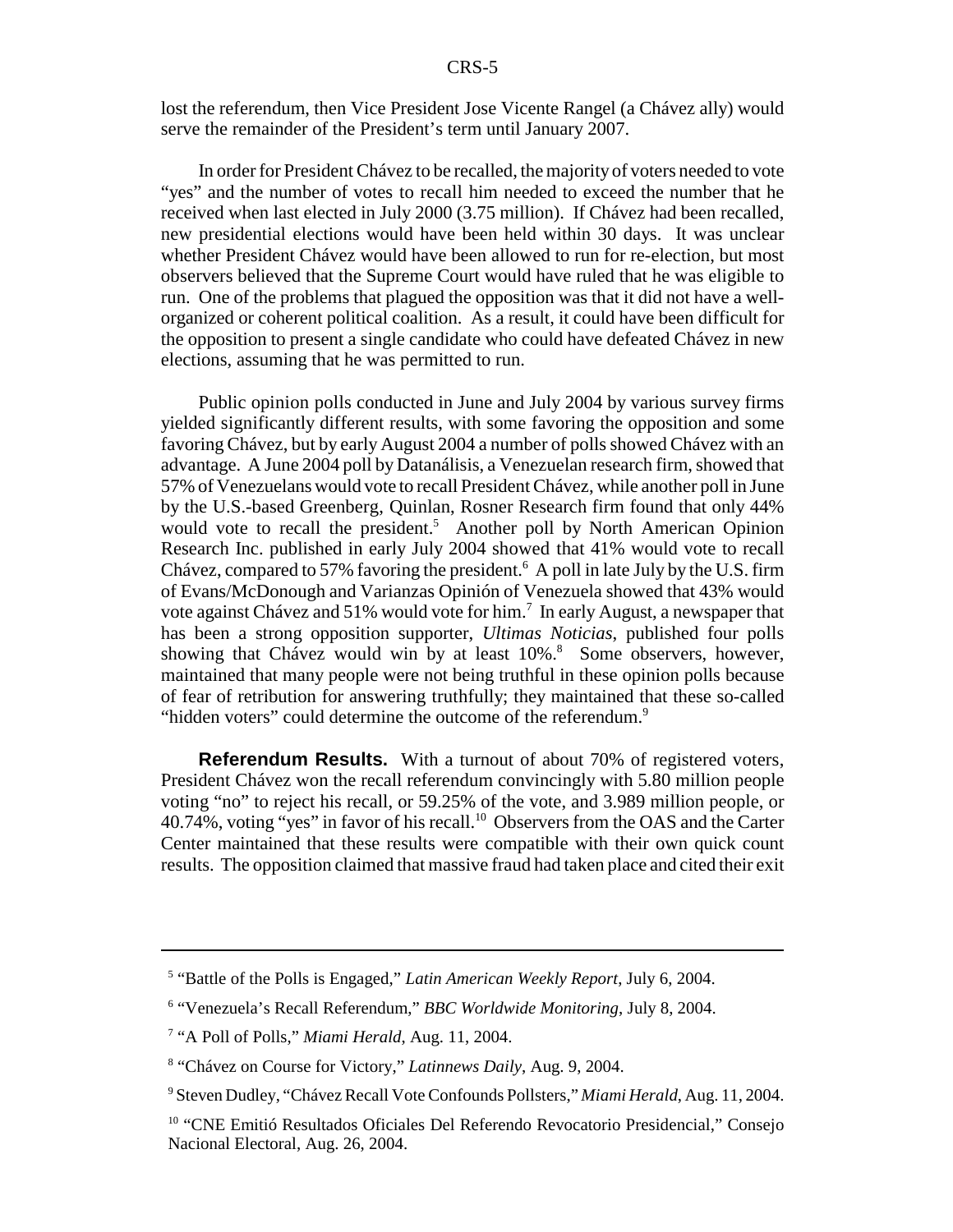polls showing that 59% had voted to recall President Chávez.<sup>11</sup> The Carter Center and the OAS conducted a second audit of the vote on August 19-21 and concluded that the vote results announced by the CNE reflect the will of the Venezuelan people.<sup>12</sup>

On August 26, 2004, the OAS approved a resolution expressing "satisfaction with the holding of the presidential recall referendum" and calling "upon all players to respect the results." In the resolution, the OAS also welcomed the offer made by President Chávez "to foster national dialogue" and called "for a process of reconciliation ... in which differences are settled in the framework of the democratic systems and in a spirit of transparency, pluralism, and tolerance."<sup>13</sup>

Carious factors explain President Chávez's victory in the recall referendum. The economy, fueled by proceeds from high oil prices, turned around in 2004. The president was able to use oil proceeds to boost social spending for the poor. He made anti-poverty programs an important focus of his administration. Another factor has been the strength of the opposition. As noted above, the opposition in Venezuela has been fragmented and did not wage an effective campaign during the recall referendum. Even if it had won the referendum, it was unclear whether it would have been able to present a single candidate to challenge Chávez in a subsequent election.

After the August 2004 recall referendum, President Chávez's rule was further strengthened when his allies won a majority of gubernatorial and municipal posts in elections held in late October 2004 and municipal posts in municipal elections held in August 2005.

#### **December 2005 Legislative Elections**

**Opposition Boycott.** Just days before the December 4, 2005, elections, in which all 167 seats in the National Assembly were at stake, Venezuela's five major opposition parties announced that they would boycott the election. They maintained that the National Electoral Council (CNE) was dominated by the government and accused it of making decisions in favor of parties supporting the government. The parties withdrawing from the race consisted of the country's two parties that had been historically dominant until 1998, Democratic Action (AD) and the Social Christian Party (COPEI), and three other key opposition parties: the Movement to Socialism (MAS), the center-right Justice First party (PJ), and Project Venezuela (PV).

Before the boycott, the opposition's major concern was the CNE's plan to use digital fingerprint machines. The opposition feared that the government would be able to determine how individuals had voted and that this information would be used for

<sup>&</sup>lt;sup>11</sup> Andy Webb-Vidal, "Auditing of Chávez Vote Begins as Fraud Allegations Multiply," *Financial Times*, Aug. 20, 2004.

<sup>12</sup> *Last Phase of the Venezuelan Recall Referendum: Carter Center Report* (English and Spanish), Carter Center, Aug. 21, 2004.

<sup>&</sup>lt;sup>13</sup> Organization of American States, Permanent Council. "Results of the Presidential Recall Referendum Held in Venezuela on August 15, 2004," CP/RES. 869 (1436/04), Adopted Aug. 26, 2004.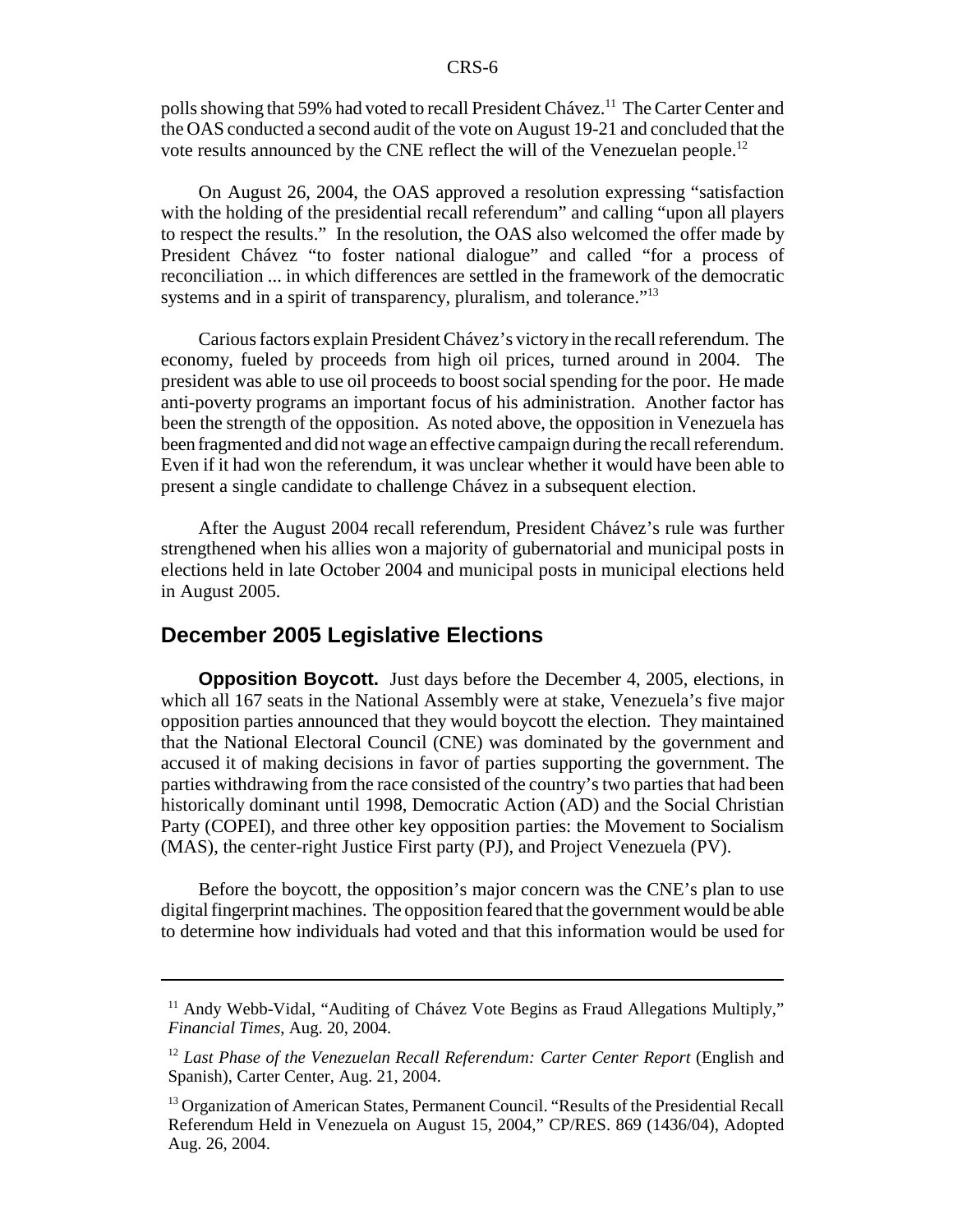political retribution, just as they assert that there was discrimination against those people who signed the petition in favor of having the 2004 presidential recall referendum. On November 28, 2005, however, the CNE, in a decision brokered by the Organization of American States, announced that it would not use the controversial digital fingerprint machines. Nevertheless, a day later, opposition parties began announcing their boycott of the legislative elections. The move surprised election officials, and some reports indicate that international observers were unhappy that the opposition had reneged on a commitment to participate in the elections if the digital fingerprint machines were not used.<sup>14</sup>

In the lead up to the legislative elections, some opposition groups had also objected to parties fielding candidates under two separate banners in order to increase the chances of winning additional seats. (Venezuela's electoral system utilizes a combination of proportional representation on a national party list and electoral districts where individuals who win a majority of votes are elected.) The pro-Chávez coalition had used this method to win some 77% of seats in municipal elections held in August 2005. In late October 2005, Venezuela's Supreme Court rejected an injunction against this practice that was filed by the opposition AD.15

**Election Results.** Because of the opposition boycott, pro-Chávez parties won all 167 seats in the National Assembly, with 114 going to the President's Fifth Republic Movement (MVR) and the remaining 53 going to smaller pro-Chávez parties as well as to independents and representatives of some social groups that support the government. The voter participation rate was low and estimated at 25%, or 2.9 million voters out of an electorate of 14.5 million. Legislators were elected for five-year terms that began on January 5, 2006. In the previous National Assembly, which had 165 members, pro-Chávez supporters controlled 86 seats, while opposition parties controlled 79. In the lead-up to the December 2005 election, observers predicted that the opposition would struggle to win one-third of the seats in the Assembly and that the pro-Chávez parties would win a two-thirds majority control of the legislature. The opposition's boycott guaranteed that pro-Chávez supporters will completely control the legislative branch.

**International Observers.** Both the OAS and the European Union sent delegations to observe the elections. Both groups lamented the withdrawal of the opposition but also raised questions and had criticisms regarding the conduct of the elections.

The EU observer group maintained that wide sectors of Venezuelan society do not have trust in the electoral process and in the independence of the electoral authority. It found that the electoral campaign focused almost exclusively on the issue of distrust in the electoral process and the lack of independence of the CNE. Overall, the EU concluded that the elections represented a lost opportunity and did not contribute to the reduction of the fracture in Venezuelan society. Nevertheless, the EU lauded the steps taken by the CNE to open the automated voting system to

<sup>&</sup>lt;sup>14</sup> Phil Gunson, "Vote Boycott Sparks Test of Wills," *Miami Herald*, Dec. 3, 2005.

<sup>15 &</sup>quot;Court Rebuffs AD Bid to Change Electoral Rules," *Latin American Weekly Report*, Nov. 1, 2005.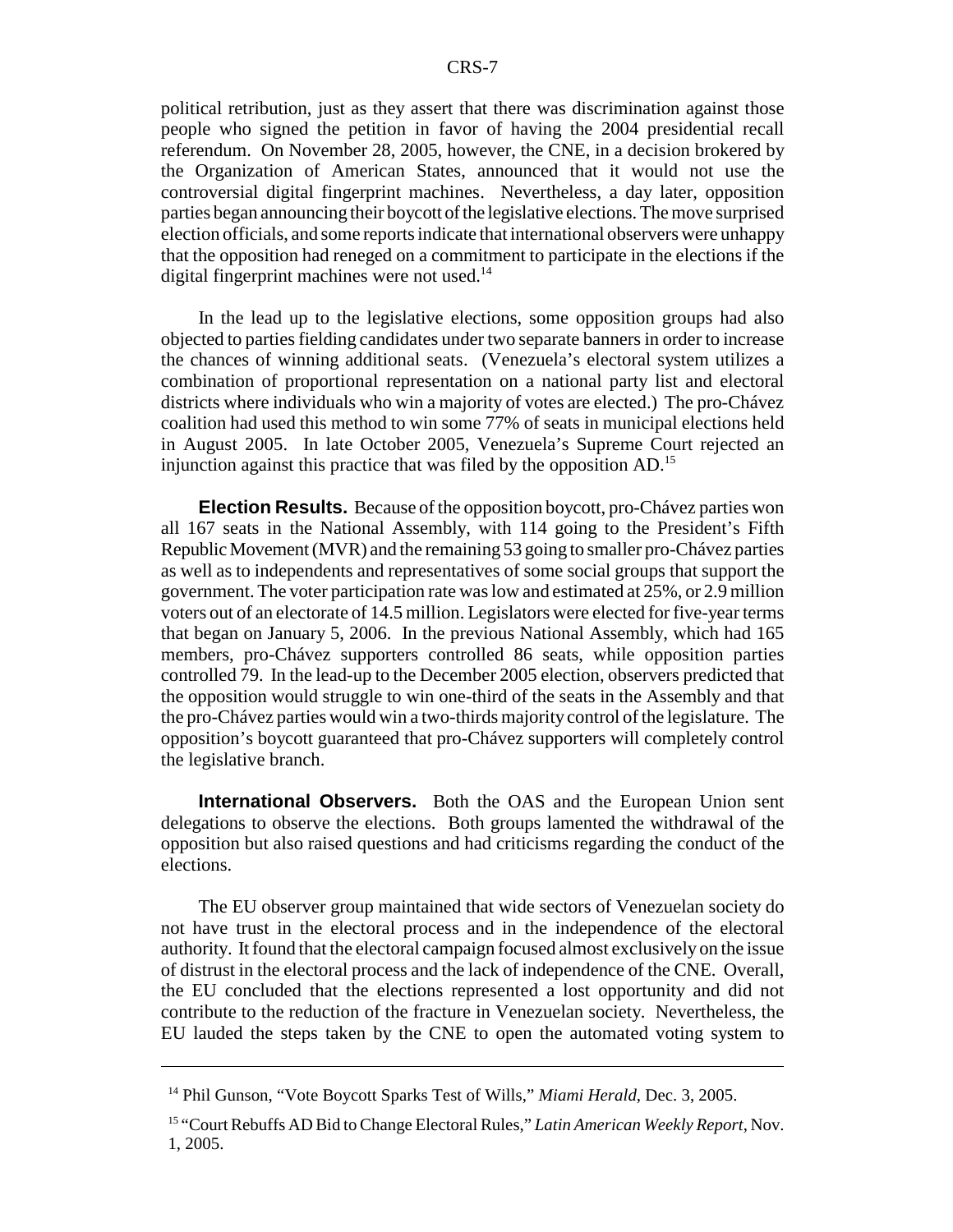external scrutiny and to modify various aspects that were questioned by the opposition. In particular, the EU stated the CNE's decision to eliminate the digital fingerprint devices from the voting process was timely, effective, and constructive, and noted with surprise the opposition's withdrawal just four days before the election.16

The OAS delegation noted that there remains a distrust of the CNE on the part of a significant segment of the population in terms of the origin and composition of the CNE and the perception that its actions lack transparency and impartiality. It suggested that a new democratic consensus be reached through dialogue that could include a discussion of the election of the CNE, the automated voting system, the electoral law, the process of issuing identification cards, a parliamentary system to ensure proportional representation of minorities, and the strengthening of the principle of separation, independence, and balance of powers. It criticized the opposition's withdrawal from the election, stating that every democracy requires an institutional opposition committed to the electoral process, so that it can loyally participate in the democratic system.17

**Political Significance.** With Chávez supporters controlling the legislature, it will be far easier for the government to enact its legislative agenda and to enact constitutional changes. Chávez supporters have indicated that they would like to amend the constitution to end limits on presidential re-election. Currently, Chávez is only eligible to run for one more six-year term in December 2006.

With opposition parties having no representation in the legislature, they will virtually have no official role in the political system. Some observers question the wisdom of the opposition's boycott of the election and contend that the decision not to participate will erode its legitimacy. According to Jose Miguel Vivanco from Human Rights Watch, which has been a critic of President Chávez, the opposition's tactics will not help them "gain any ground," and it will be difficult for "them to present themselves as victims that deserve solidarity from the international community."18 Other observers contend that the high abstention rate in the election could allow the opposition to question the legitimacy of the National Assembly. According to this view, the boycott helped send a message that democracy is at threat in Venezuela and could bolster international support to press the Chávez government for transparency and accountability.

<sup>&</sup>lt;sup>16</sup> EU Election Observation Mission to Venezuela, Parliamentary Elections 2005," Preliminary Statement," Dec. 6, 2005.

<sup>&</sup>lt;sup>17</sup> "Preliminary OAS Observations on the Legislative Elections in Venezuela," Press Release, Dec. 6, 2005.

<sup>18</sup> Juan Forero, "Chavez's Grip Tightens as Rivals Boycott Vote," *New York Times*, Dec. 5, 2005.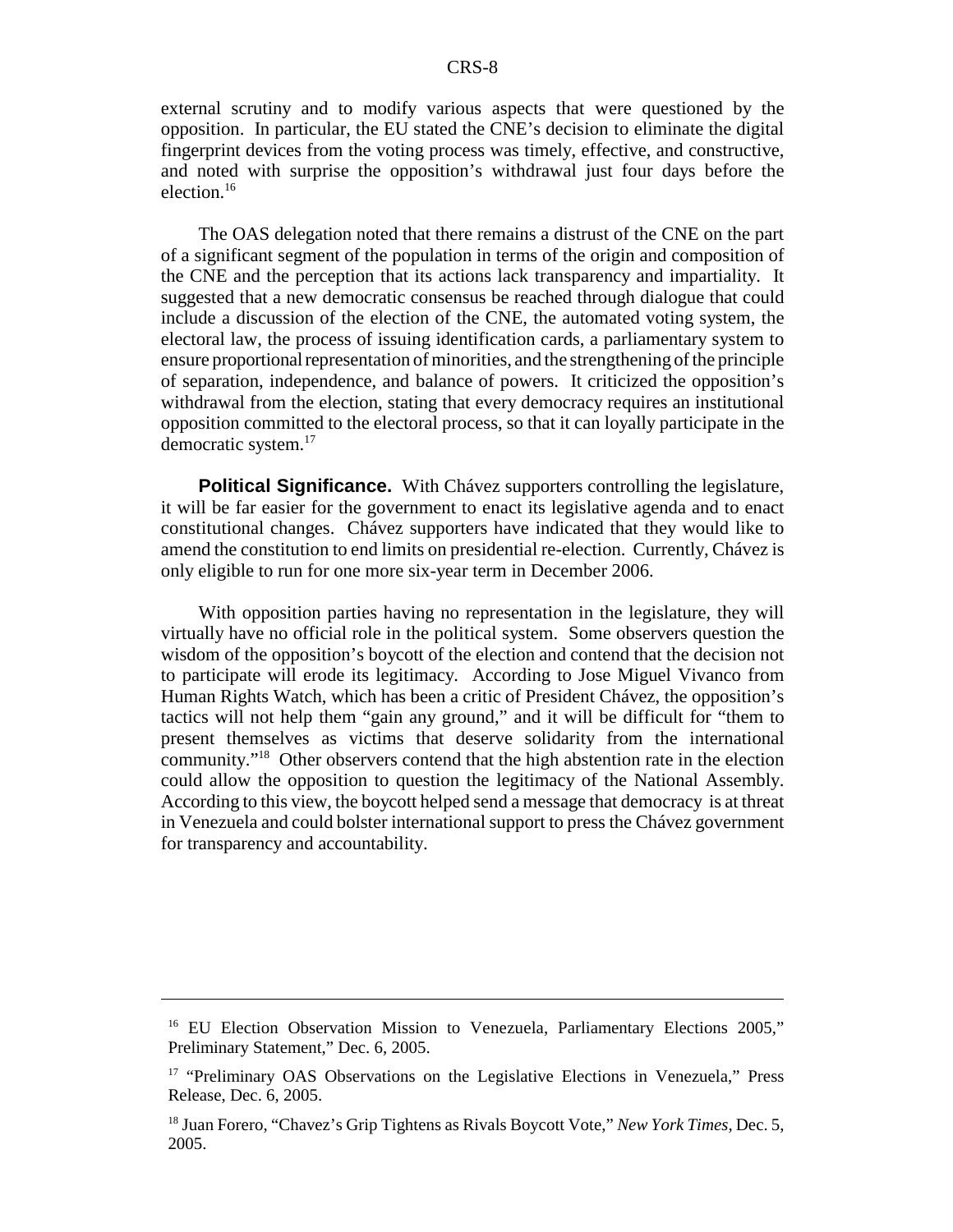#### **Political Outlook**

Even before the August 2004 recall referendum, some analysts maintained that the vote would not necessarily resolve Venezuela's political conflict, which has been fueled by high levels of political polarization between supporters and opponents of President Chávez. According to this view, dialogue, inclusion, and the advancement of national reconciliation will be the keys needed to alleviate political conflict in the country, regardless of the referendum's outcome.<sup>19</sup> In the aftermath of Chávez's victory in the recall referendum, many observers maintained that efforts toward political reconciliation — by both the government and the opposition — will be the key to returning political stability to the country. International observers for the December 2005 legislative elections also concluded that the elections did not contribute toward reducing political conflict or polarization and maintained that a new democratic consensus was needed.

The country's next presidential elections are set for the end of 2006, and there is a strong chance that Chávez could win another six-year term. The government has benefitted from the rise in world oil prices, which has increased government revenues, and sparked an economic boom, with a growth rate of almost 18% in 2004 and 9% in 2005.20 As a result, Chávez has been able to increase government expenditures on anti-poverty and other social programs associated with the populist agenda of his Bolivarian revolution. Although some polls have shown President Chávez maintaining popularity over 70%, others maintain that support for him has begun to erode, with his popularity dipping below  $50\%$ <sup>21</sup> Even if Chávez's popularity has waned, this does not necessarily translate into support for the political opposition, which remains weak and fragmented in the aftermath of the August 2004 recall referendum.

### **Human Rights Concerns**

U.S. officials and human rights organizations have expressed concerns about the deterioration of democratic institutions and threats to freedom of speech and press in Venezuela under the Chávez government. At the same time, however, a majority of Venezuelans (almost 60%) have expressed satisfaction with how democracy in their country is working, according to a 2005 poll by Latinobarómetro, a far greater percentage than in most Latin American countries.<sup>22</sup>

The Inter-American Commission on Human Rights (IACHR) issued a report last year expressing concerns about the Chávez government's tendency to militarize public administration. The Commission expressed extreme concern about reports of "undue

<sup>&</sup>lt;sup>19</sup> For example, see Marifeli Pérez-Stable, "Venezuela: Only Dialogue Can Restore Shattered Trust," *Miami Herald*, June 10, 2004.

<sup>&</sup>lt;sup>20</sup> "Country Report, Venezuela," Economist Intelligence Unit, Jan. 2006.

<sup>&</sup>lt;sup>21</sup> "Chavez Popularity Sags in Venezuelan Polls," Voice of America News, Sept. 21, 2005; Foreign Broadcast Information Service. Highlights: Venezuela Political Press, Oct. 24, 2005, "Poll: Almost 77% of Venezuelans Approve of Chavez's Performance," (*Ultimas Noticias*, Oct. 23, 2005).

<sup>22 &</sup>quot;Ten-Year Rut, The Latinobarómetro Poll," *The Economist*, Oct. 29, 2005.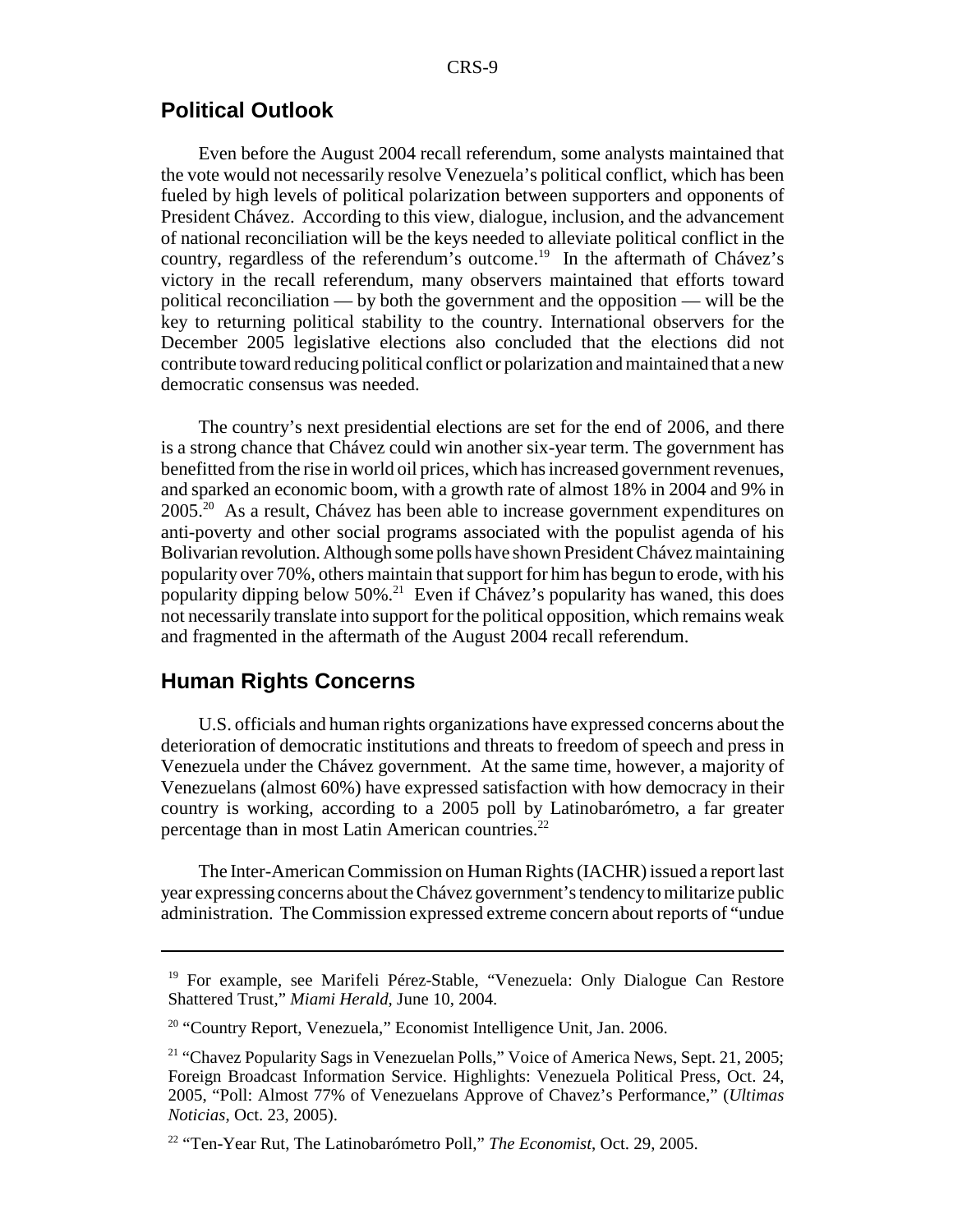influence of the armed forces in the country's political affairs" and "excessive involvement by the armed forces in political decision-making."<sup>23</sup> According to the State Department's February 2005 human rights report on Venezuela, "the military has played an increasingly larger role in civilian life," with active and retired military officers holding high-ranking government positions. Under President Chávez, the military has also become involved in numerous public service and development projects. This coincides with Chávez's view of the "military as an instrument of social transformation," part of his so-called Bolivarian revolution.<sup>24</sup>

Some observers are concerned that Chávez is using his political strength to push toward authoritarian rule. Human Rights Watch maintains that the Chávez government dealt a severe blow to judicial independence by packing the Supreme Court with his supporters under a new law that expanded the court from 20 to 32 justices. The Chávez government enacted a broadcast media law in December 2004 that could allow the government to restrict news coverage that is critical of the government, while in March 2005 it amended Venezuela's criminal code to broaden laws that punish "disrespect for government authorities." The IACHR, human rights groups, and other observers have expressed concerns that these measures have restricted freedom of expression, with newspaper and broadcasters practicing selfcensorship.<sup>25</sup> The government has also reportedly used the tax code to intimidate media critics.<sup>26</sup> Other observers, however, assert that freedom of the press and assembly thrive in Venezuela, and that allegations of threats to Venezuelan judicial independence are grossly exaggerated.<sup>27</sup> As some human rights groups have noted, even before the Chávez government took office, Venezuela's Supreme Court was highly politicized and undermined by chronic corruption.<sup>28</sup>

The IACHR has also expressed concerns about acts of violence and persecution against human rights activists. In recent testimony before the Commission, members of several Venezuelan human rights organizations asserted that the government has labeled members of human rights groups as traitors and coup plotters. One example is Carlos Ayala, a former president of the IACHR, who has been charged with supporting the April 2002 coup against Chávez even though he had opposed the coup

<sup>&</sup>lt;sup>23</sup> Inter-American Commission on Human Rights, "Report on the Situation of Human Rights in Venezuela," December 29, 2003 (original in Spanish); released in Mar. 2004.

<sup>24</sup> Michael Shifter, "Chávez Should Not Steer U.S. Policy," *Financial Times*, Apr. 7, 2005.

<sup>&</sup>lt;sup>25</sup> Inter-American Commission on Human Rights, "IACHR Reports on Human Rights Situation at the Conclusion of its Session," Press Release, Oct. 28, 2005; Danna Harman, "Latin Strongman Rebels Against U.S.-Centric News," *Christian Science Monitor*, May 13, 2005

<sup>26</sup> Foreign Broadcast Information Service, "Analysis: Venezuela: Government Using Laws to Harass Media Critics," Nov. 4, 2005.

<sup>27</sup> Mark Weisbrot, "Chavez is Admired in Latin America," *Augusta Chronicle*, June 20, 2005; "U.S. Criticism of Chávez Unfounded," *Miami Herald*, Dec. 20, 2004.

<sup>&</sup>lt;sup>28</sup> "Freedom in the World 2005, Country Reports," Freedom House, p. 700.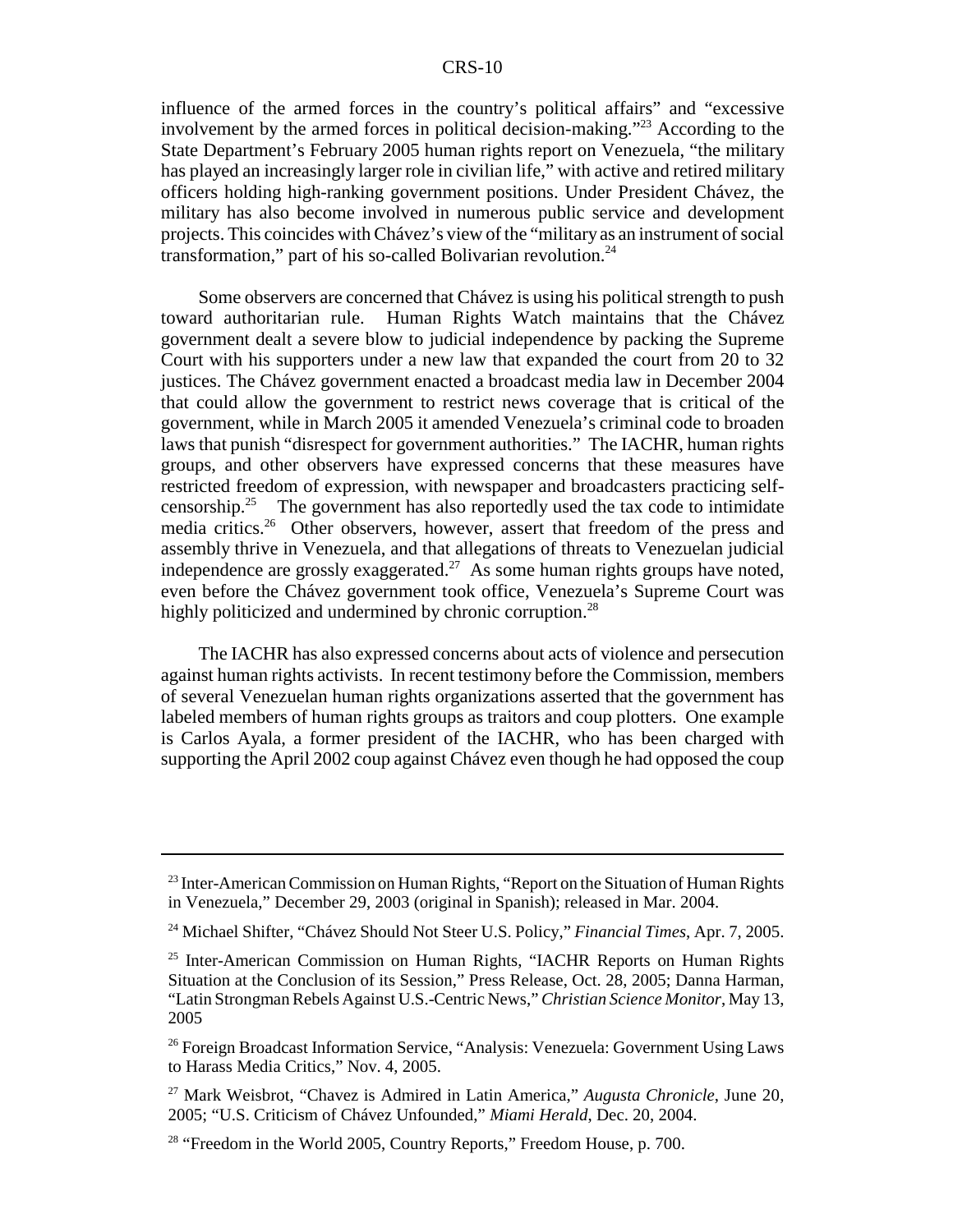attempt. The charges were filed after Ayala initiated human rights cases against the government.29

Human rights groups and the Bush Administration have criticized Venezuela's charges against four leaders of the Venezuelan civic group Súmate (Join Up) for accepting U.S. foreign assistance for a program to encourage citizen participation in the presidential recall referendum. The four, including María Corina Machado who met with President Bush in May 2005, are charged with conspiring against the government and could face up to 16 years in prison. Súmate asserts that there are more than 200 political prisoners in Venezuela today, and that there is targeted political retribution and discrimination against those who signed a petition in favor of having the 2004 presidential recall referendum.<sup>30</sup>

Finally, there has been increasing concern about the Venezuelan government's expropriations of large land holdings and private companies that observers see as a violation of property rights and due legal process. In late August, the government expropriated *Empresas Polar*, the country's largest food and beer company, for reportedly underutilizing its land and capital. In early September 2005, the government seized a tomato processing plant belonging to H.J. Heinz, a U.S. company. The Venezuelan government reportedly is reviewing some 700 large land holdings and companies to see if they are underutilized, as part of a campaign to turn them into productive enterprises for poor farmers and workers. $31$ 

### **Economic Conditions**

Venezuela's major economic sector is petroleum, which accounts for one-third of its gross domestic product and 80% of exports. While the country is classified by the World Bank as an upper middle income developing country because of its relatively high per capita income of \$4,020 (2004), economic conditions in the country have deteriorated over the past decade. The percentage of Venezuelans living in poverty (income of less than \$2 a day) increased from 32.2% to 48.5% of the population between 1991 and 2000, while the percentage of the population in extreme poverty (income of less than \$1 a day) increased from 11.8% in 1990 to 23.5% in  $2000^{32}$ 

In 2002-2003, the country's political instability and polarization between the government and the opposition contributed to a poor investment climate, capital flight, and declines in GDP. The national strike orchestrated by the opposition from late 2002 to early 2003 contributed to a contraction of the national economy by almost 9% in 2002 and 7.7% in 2003.

<sup>29 &</sup>quot;Venezuela's Conscience," *Washington Post*, Oct. 30, 2005.

<sup>&</sup>lt;sup>30</sup> House International Relations Committee, Subcommittee on the Western Hemisphere, Hearing on Democracy in Venezuela, Statement of Ana Julia Jatar, Súmate, Nov. 17, 2005.

<sup>31</sup> Jens Gould, "Chávez Now Aims for Corporate-Owned Land," *Christian Science Monitor*, Nov. 1, 2005.

<sup>32</sup> World Bank, "Venezuela Country Brief," Aug. 2004.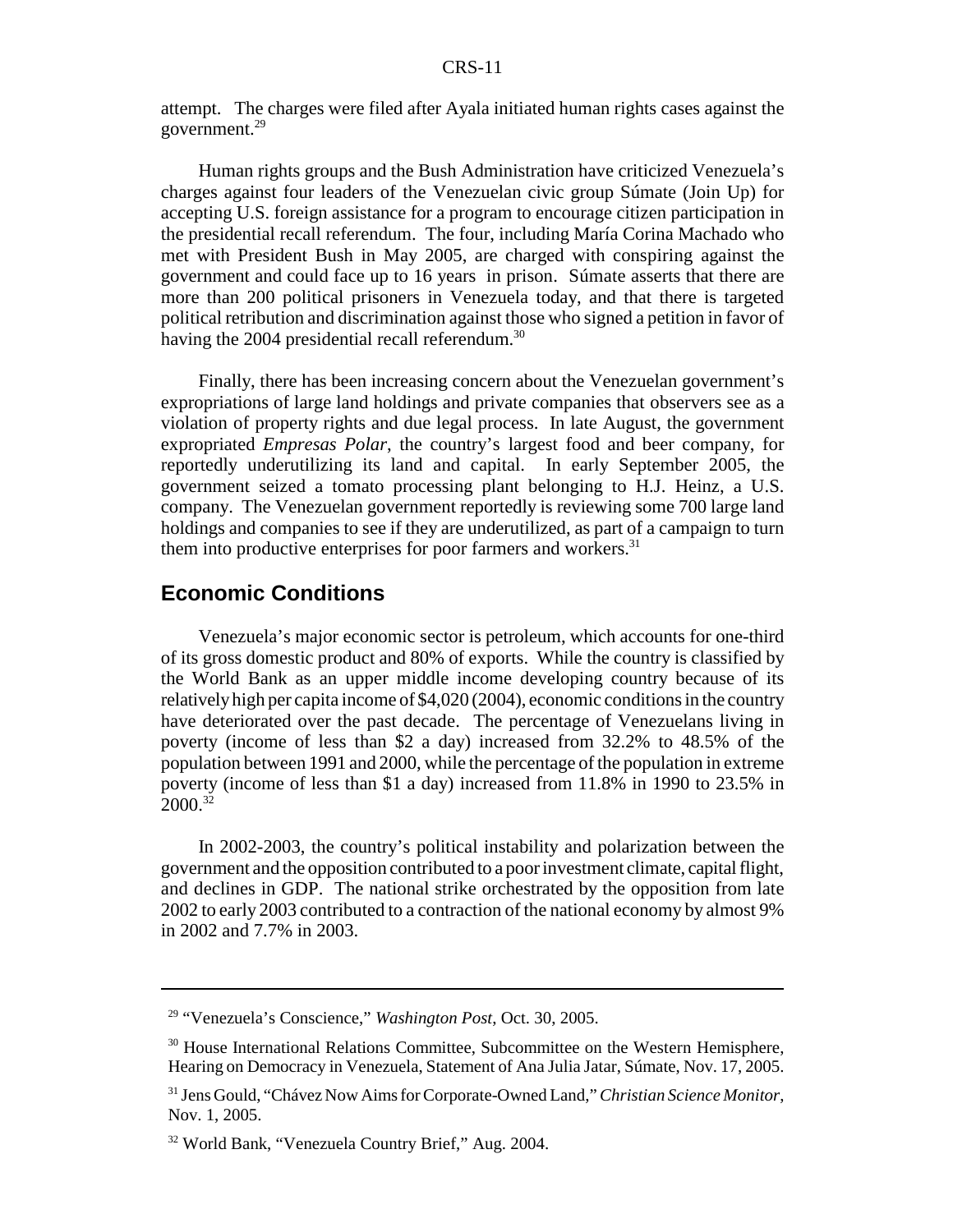Since 2004, the economy has rebounded, with a growth rate over of almost 18% in 2004 and a growth rate of 9% in 2005 fueled by the windfall in international oil prices. A growth rate over  $6\%$  is forecast in 2006.<sup>33</sup> Given this positive outlook, the Chávez government is expected to move ahead with economic goals that fit into his "Bolivarian revolution." These include the expansion of a state-led development model, land reform, renegotiation of contracts with large foreign investors (especially in the petroleum sector), the restructuring of operations at the state oil company, and diversification of trade and investment partners. As noted above, the government is using the windfall in oil profits to boost social spending and programs to fight poverty.

# **U.S. Policy**

# **Background and Overview**

Although the United States has traditionally had close relations with Venezuela, characterized by an important trade and investment relationship and cooperation in combating the production and transit of illegal narcotics, there has been friction and tension in relations with the Chávez government. In the aftermath of the September 11 terrorist attacks, U.S. officials became far less tolerant of President Chávez's anti-American rhetoric.

After Chávez's brief ouster in April 2002, the United States expressed solidarity with the Venezuelan people, commended the Venezuelan military for refusing to fire on peaceful demonstrators, and maintained that undemocratic actions committed or encouraged by the Chávez administration provoked the political crisis.<sup>34</sup> With Chávez's return to power, the United States called on President Chávez to heed the message sent by the Venezuelan people by correcting the course of his administration and "governing in a fully democratic manner."35 In contrast, many Latin American nations condemned the overthrow of Chávez, labeling it a coup. Venezuelan allegations of U.S. involvement in the attempted overthrow of President Chávez have contributed to strained relations. U.S. officials have repeatedly rejected the charges that the United States was involved.<sup>36</sup> In the aftermath of Chávez's temporary ouster, the Department of State's Office of the Inspector General undertook a review of U.S. policy toward Venezuela and concluded that the Department of State had not played any role in President Chávez's overthrow.37

<sup>33</sup> Economist Intelligence Unit, "Venezuela Country Report," Jan. 2006.

<sup>34</sup> U.S. Dept. of State, "Venezuela: Change of Government," Press Statement, Apr. 12, 2002.

<sup>35</sup> U.S. Dept. of State, International Information Programs, "White House Calls on Venezuela's Chávez to Preserve Peace, Democracy," *Washington File*, Apr. 14, 2002.

<sup>36</sup> U.S. Dept. of State, International Information Programs, *Washington File*, "U.S. Again Rejects Charges of Meddling in Venezuelan Affairs," Apr. 19, 2004.

<sup>&</sup>lt;sup>37</sup> U.S. Department of State and the Broadcasting Board of Governors, Office of Inspector General, "A Review of U.S. Policy Toward Venezuela November 2001 — April 2002," Report Number 02-OIG-003, July 2002.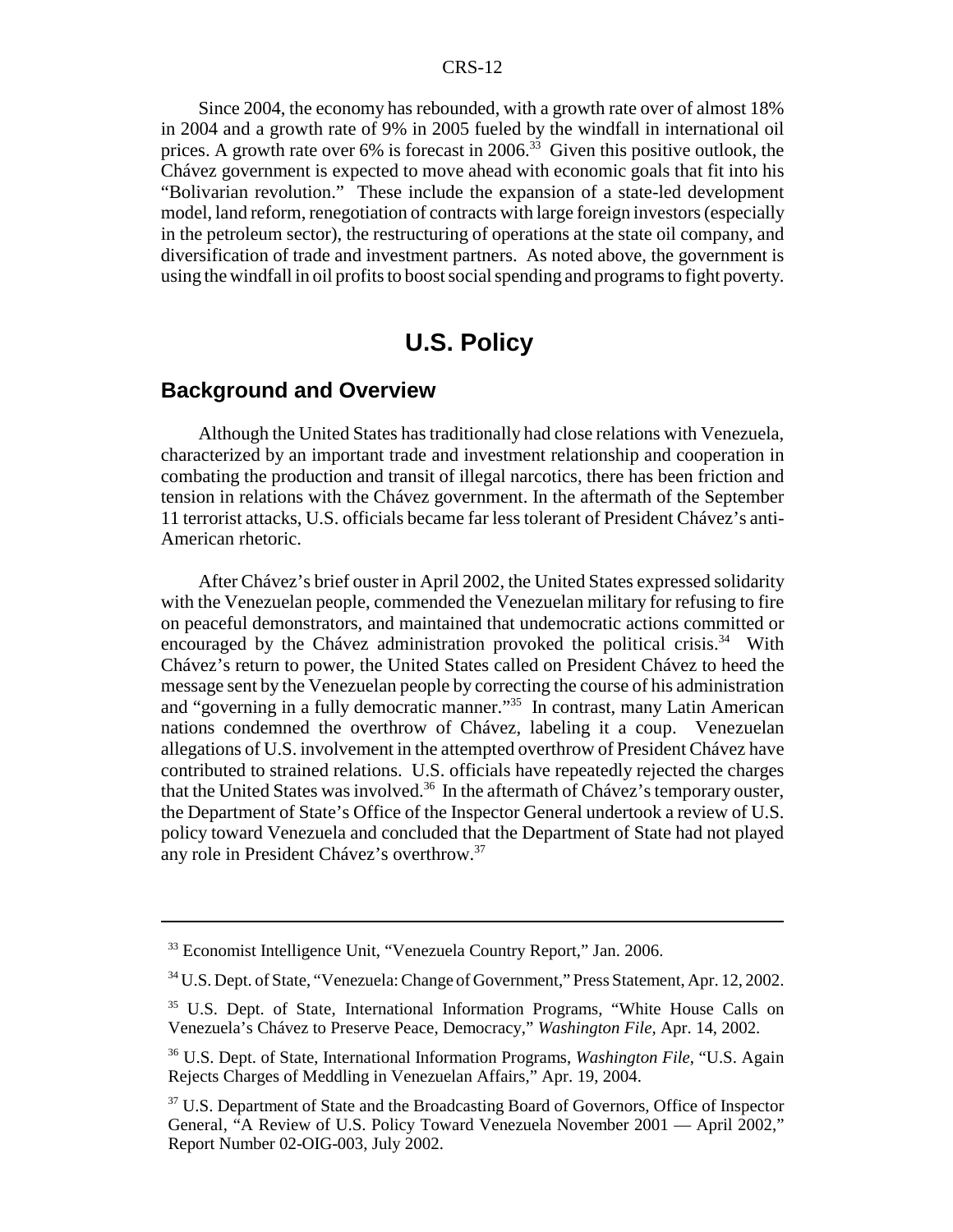The Bush Administration expressed strong support for the work of the OAS to bring about a resolution to the crisis. With U.S. support, the OAS approved a resolution on December 16, 2002, that rejected any attempt at a coup or interruption of the constitutional democratic order in Venezuela, fully supported the work of the Secretary General in facilitating dialogue, and urged the Venezuelan government and the Democratic Coordinator "to use good faith negotiations to bring about a constitutional, democratic, peaceful, and electoral solution..." Beginning in January 2003, the United States joined with five other nations — Brazil, Chile, Mexico, Spain, and Portugal, in establishing a group known as the "Friends of Venezuela" — to lend support to the OAS Secretary General's efforts. U.S. officials welcomed the May 2003 accord ultimately signed, and maintained that the United States would continue to work to facilitate a peaceful, constitutional, democratic, and electoral solution to Venezuela's political impasse.

Comments by Venezuelan and some U.S. officials at times exacerbated tensions in the bilateral relationship. In the lead-up to the "repair" period held in late May 2004, Assistant Secretary of State for Western Hemisphere Affairs Roger Noriega maintained that it was already clear that "the requisite number of people supported the [recall] petition."38 Venezuelan Vice President Jose Vicente Rangel strongly criticized Noriega's statement as prejudging the outcome of the "repair" period. President Chávez, who has often used anti-American rhetoric to shore up his domestic support, maintains that President Bush will be his greatest rival in the recall referendum, and that the United States would "govern" in Venezuela if the opposition wins the recall referendum and subsequent election.39

After the August 2004 recall referendum, the Administration congratulated the Venezuelan people for their commitment to democracy and commended the work of the OAS and Carter Center. At the same time, U.S. officials stressed the importance of reconciliation on the part of the government and the opposition in order to resolve their political differences peacefully.

**Tensions Increase in 2005.** In 2005, however, Administration officials voiced increasing concern about President Chávez, and tensions increased in U.S.- Venezuelan relations, with elevated rhetoric on both sides. In both March and September 2005, State Department officials testified to Congress that President Chávez's "efforts to concentrate power at home, his suspect relationship with destabilizing forces in the region, and his plans for arms purchases are causes of major concern." They asserted that the United States "will support democratic elements in Venezuela so they can fill the political space to which they are entitled."<sup>40</sup> Secretary

<sup>38</sup> David R. Sands, "U.S. Casts Wary Eye on Venezuela Vote; Action Promised if Vote is Rigged," *Washington Times*, May 26, 2004.

<sup>&</sup>lt;sup>39</sup> Alice M. Chacon, "Venezuelan President Says His Greatest Rival is George W. Bush," *Associated Press*, June 12, 2004.

<sup>40</sup> House International Relations Committee, Subcommittee on the Western Hemisphere, Hearing on "The State of Democracy in Latin America," Testimony of Roger F. Noriega, Assistant Secretary of State for Western Hemisphere Affairs, Mar. 9, 2005; Hearing on "Keeping Democracy on Track: Hotspots in Latin America," Testimony of Charles A. (continued...)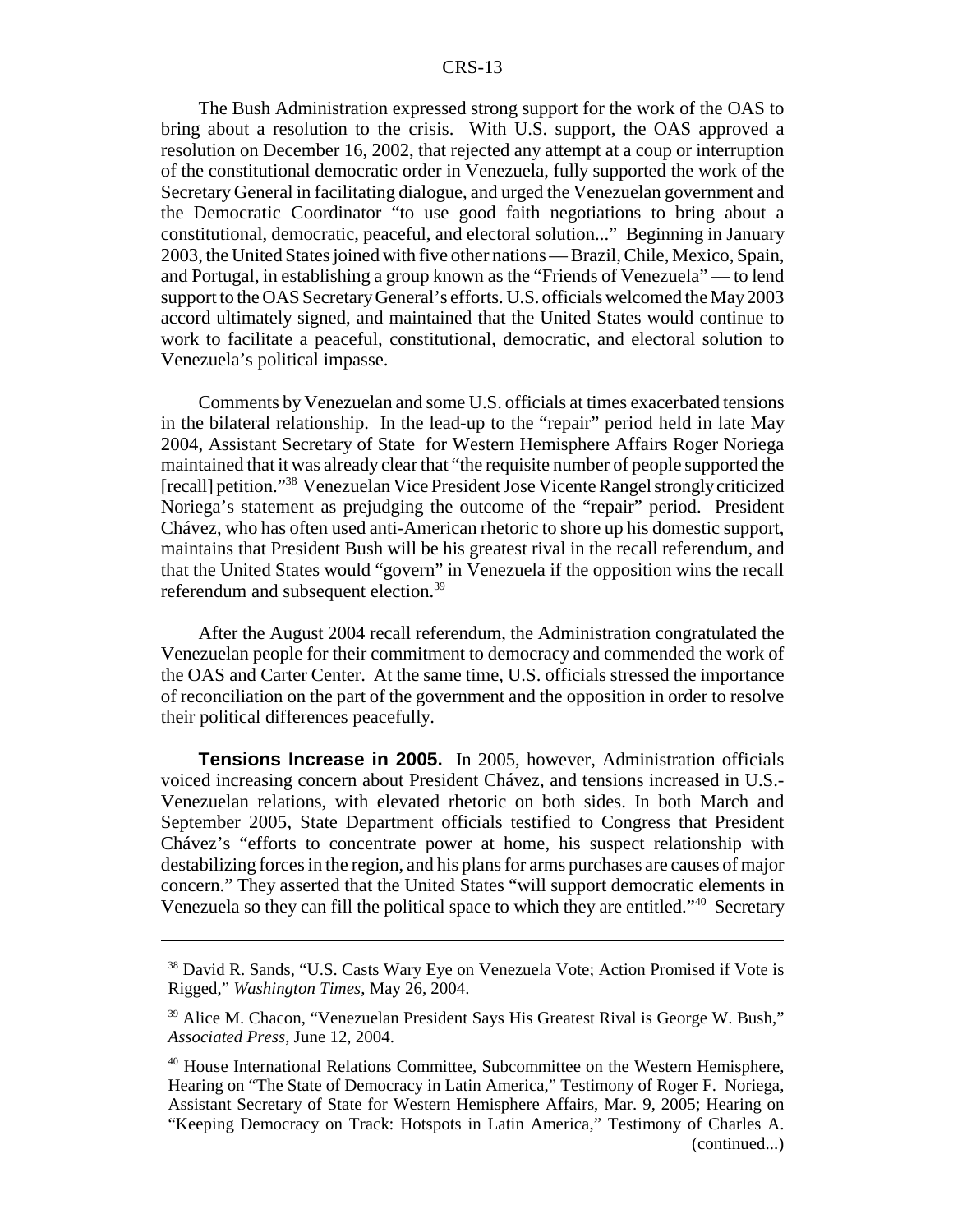of Defense Donald Rumsfeld expressed concerns in March about Venezuela's plan to buy 10 military helicopters and 100,000 AK-47 rifles from Russia and questioned why Venezuela needs the weapons.<sup>41</sup> U.S. officials have also expressed concerns about Venezuela's plans to buy patrol boats and military transport aircraft from Spain as well as a decision by Venezuela in April 2005 to cancel a U.S.-Venezuelan bilateral military exchange program.

On May 31, 2005, President Bush met with Maria Corina Machado, the founder of Súmate, a Venezuelan civic group that was involved in the signature drive for the August 2004 recall referendum. The meeting exacerbated the already tense U.S.- Venezuelan bilateral relations. Machado is facing charges in Venezuela for conspiring against the government by accepting U.S. funding from the National Endowment for Democracy for Súmate's activities leading up to the recall referendum. U.S. officials and some Members of Congress have strongly defended the NED's activities in Venezuela and have criticized the Venezuelan government's efforts to intimidate the leaders of Súmate. (See *U.S. Funding for Democracy Projects*, below.)

In early August 2005, Venezuela suspended its cooperation with the U.S. Drug Enforcement Administration (DEA) because it alleged that DEA agents were spying on Venezuela. U.S. officials asserted that the accusations were "baseless and outrageous" but also indicated that the United States would like to improve U.S. relations with Venezuela and reverse the negative trend in relations over the past couple of months.<sup>42</sup>

While traveling in South America in August 2005, Secretary of State Donald Rumsfeld asserted that "there certainly is evidence that both Cuba and Venezuela have been involved in the situation in Bolivia in unhelpful ways."43 Some Members of Congress, such as Senator Arlen Specter, reportedly called for the Secretary to tone down his rhetoric.44 Specter met with President Chávez and Venezuelan ministers in mid-August 2005 to discuss cooperation on drug interdiction. Subsequently, on September 15, 2005, President Bush designated Venezuela as a country that has "failed demonstrably during the previous 12 months to adhere to their obligations under international counternarcotics agreements." At the same time, the President waived economic sanctions that would have curtailed U.S. assistance for democracy programs in Venezuela. (Also see *Counternarcotics Cooperation* below.)

 $40$  (...continued)

Shapiro, Principal Deputy Assistant Secretary of State, Sept. 28, 2005.

<sup>41</sup> Todd Benson, "Rumsfeld in Brazil, Criticizes Venezuela on Assault Rifles," *New York Times*, Mar. 24, 2005.

<sup>42</sup> Lauren Monsen, "United States Hopes for Improved Cooperation," Washington File, U.S. Department of State, Aug. 19, 2005.

<sup>43</sup> Josh White, "Rumsfeld in Latin America, Voices Democracy Concerns," *Washington Post*, Aug. 17, 2005.

<sup>44</sup> Holly Yeager, "Senator Takes Rumsfeld to Task Over Chavez Criticism," *Financial Times*, Aug. 20, 2005.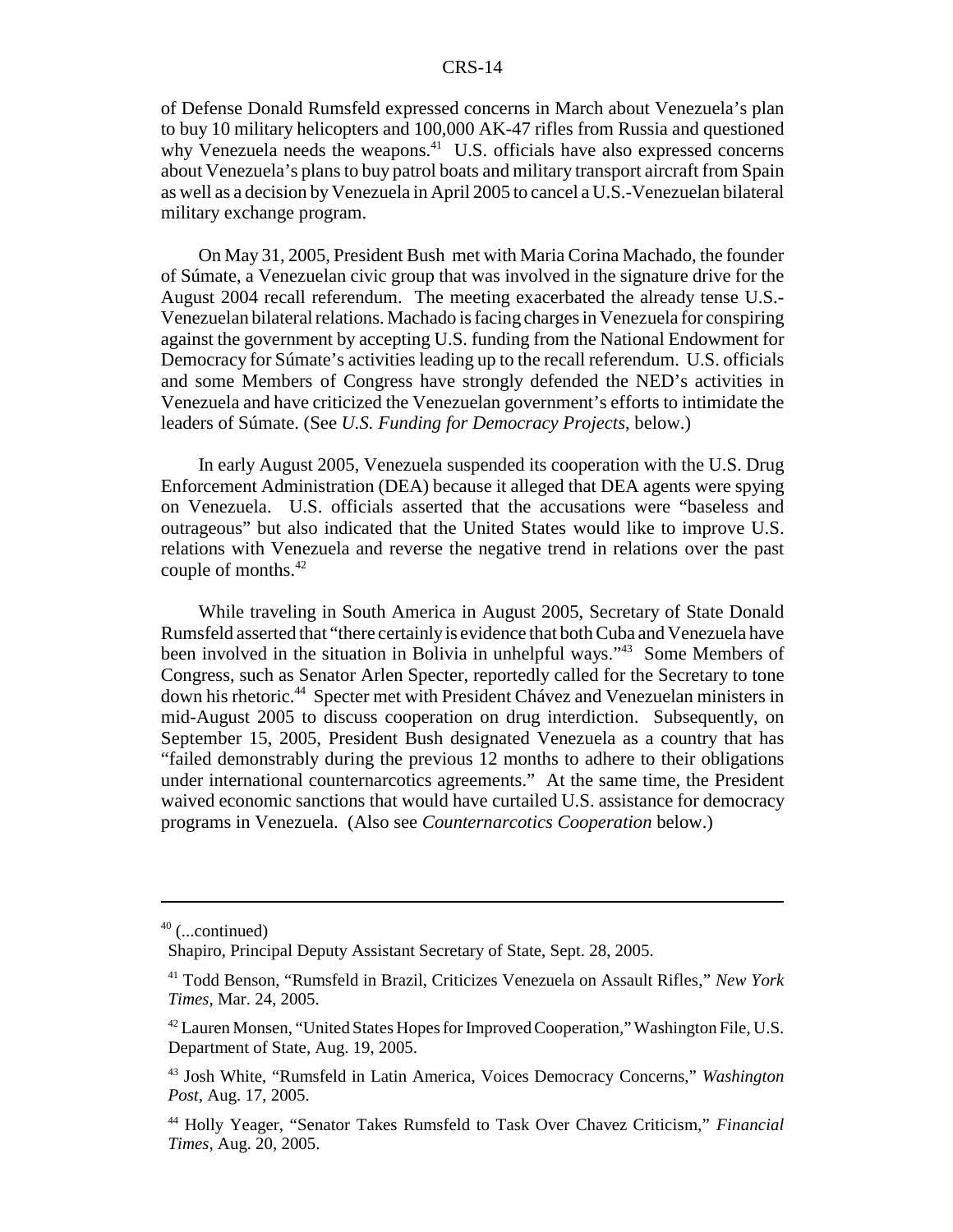On August 22, 2005, the comments of TV evangelist Pat Robertson that the United States should "assassinate" Chávez evoked a strong response from Venezuelan officials and from many U.S. policymakers. The State Department responded by labeling Robertson's comments as "inappropriate."45 (For further information on the U.S. prohibition against assassination, see CRS Report RS21037, *Assassination Ban and E.O. 12333: A Brief Summary*, by Elizabeth B. Bazan.)

In testifying to Congress on November 17, 2005, the new Assistant Secretary of State for Western Hemisphere Affairs Thomas Shannon asserted that there is "a growing hemispheric and international consensus that democracy in Venezuela is in grave peril." He stated that the United States was working multilaterally and bilaterally with Latin American and European nations to support Venezuelan civil society, speak out against abuses of democracy, and hold Venezuela accountable to its commitments under the Inter-American Democratic Charter. He described U.S. funding for democracy projects in Venezuela as "working to preserve political and civic space for increasingly at-risk groups."46 Reflecting an escalation of the Venezuelan President's harsh rhetoric, Chávez responded to Shannon's comments by calling President Bush a "crazy, genocidal killer. $47$ 

U.S. reaction to the Venezuelan elections on December 5, 2005, was restrained, with a State Department spokesman indicating that United States would wait until the OAS and EU observers make their reports. Nevertheless, the State Department did point to the high voter abstention rate in the election and maintained that it reflected "a broad lack of confidence in the impartiality and transparency of the electoral process."48 (There was a 75% abstention rate in the December legislative election, compared to an abstention rate of 44% in the last legislative election in July 2000, which occurred at the same time that voters elected a president and state and local officials.49)

**Policy Approaches.** A dilemma for U.S. policymakers has been how to press the Chávez government to adhere to democratic principles without appearing to interfere in Venezuelan domestic affairs or taking sides in the country's polarized political conflict. The appearance of U.S. interference in Venezuela could result in increased popular support for the Chávez government. In the lead up to the recall referendum, the Chávez government portrayed the opposition as supported by the U.S. government and the United States as Venezuela's main adversary. As noted above, for the most part, the Bush Administration worked through the OAS and the Carter Center from 2002-2004 to help resolve the country's political crisis. At the same time, U.S. officials have not refrained from criticizing the Chávez government on various occasions for its anti-democratic actions.

<sup>45</sup> U.S. Department of State, Daily Press Briefing, Aug. 23, 2005.

<sup>46</sup> House International Relations Committee, Subcommittee on the Western Hemisphere, Hearing on Democracy in Venezuela, Statement by Asst. Sec. of State Thomas A. Shannon, Nov. 17, 2005.

<sup>47 &</sup>quot;Venezuela: Chávez Responds to Shannon's Criticism," *Latinnews Daily*, Nov. 18, 2005.

<sup>48</sup> U.S. Department of State, Daily Press Briefing, Dec. 5, 2005.

<sup>49 &</sup>quot;State Department Holds Fire on Election Result," *Latinnews Daily*, Dec. 6, 2005.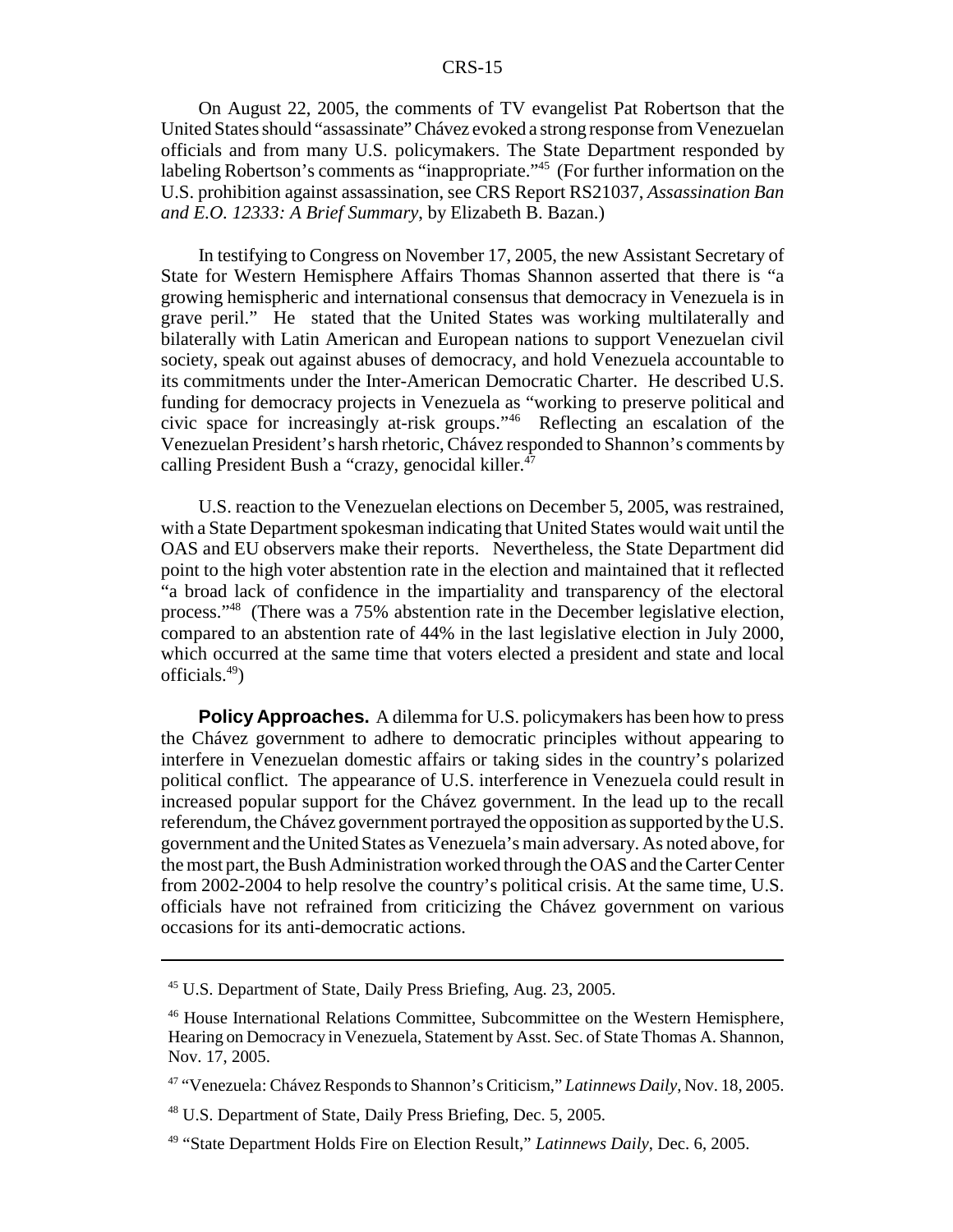According to press reports, the Administration was involved in a major reassessment of policy toward Venezuela in the spring of 2005, with the policy review resulting in a two-prong strategy to increase support to civil groups in Venezuela and to convince other countries that Chávez should be viewed as a troublesome meddler in other countries' affairs.<sup>50</sup> Some observers, however, have expressed concerns that a more aggressive approach could create further estrangement and tension in the bilateral relationship.

There are other schools of thought about the appropriate U.S. policy toward Venezuela. Some maintain that the United States should work to normalize relations with the Chávez government and attempt to work cooperatively on issues of mutual concern, such as drug trafficking. Some also maintain that United States should ensure that no U.S. funding goes to any groups headed by individuals who participated in the April 2002 ouster of President Chávez or to any partisan groups.<sup>51</sup>

Another longer-term policy approach advocated by some is that the United States should work to address the circumstances that led to the rise to power of Chávez. This policy approach pertains not just to Venezuela, but to other countries in Latin America struggling with high levels of unemployment, crime, and political corruption. $52$ 

### **U.S. Funding for Democracy Projects**

The United States has provided funding for democracy projects in Venezuela through the National Endowment for Democracy (NED) since 1992, but the level of funding has increased over the past several years under the Chávez government. In the FY2006 Foreign Operations appropriations measure (P.L. 109-102), Congress provided \$2 million in Democracy Funds for NED for democracy programs in Venezuela. In FY2005, NED provided \$902,000 for 16 democracy projects in Venezuela. Prior to that, NED funded 13 democracy projects with about \$874,000 in FY2004, and funded 15 democracy projects with \$1.05 million in FY2003.

In addition to the NED funding, the United States has provided Economic Support Funds (ESF) for democracy-related projects in Venezuela. For FY2006, the Administration requested \$500,000 in ESF for such projects, although no money was earmarked for this in the FY2006 Foreign Operations measure. In FY2005, an estimated \$496,000 in ESF was provided, while an estimated \$1.497 million (including \$1 million in reprogrammed funds to support political reconciliation) was provided in FY2004, and \$470,000 in FY2003.

<sup>50</sup> Pablo Bachelet, "U.S. Tries Everything, But Can't Slow Chávez," *Miami Herald*, Sept. 7, 2005; Pablo Bachelet, "U.S. Exploring Taming Chávez," *Miami Herald*, Mar. 18, 2005; Juan Forero "U.S. Considers Toughening Stance Toward Venezuela," *New York Times*, Apr. 26, 2005.

<sup>&</sup>lt;sup>51</sup> Testimony of Mark Weisbrot, Center for Economic and Policy Research, at a hearing of the Senate Foreign Relations Committee on "The State of Democracy in Venezuela," June 24, 2004.

 $52$  Testimony of Miguel Diaz, Center for Strategic and International Studies, at a hearing of the Senate Foreign Relations Committee on the "The State of Democracy in Venezuela," June 24, 2004.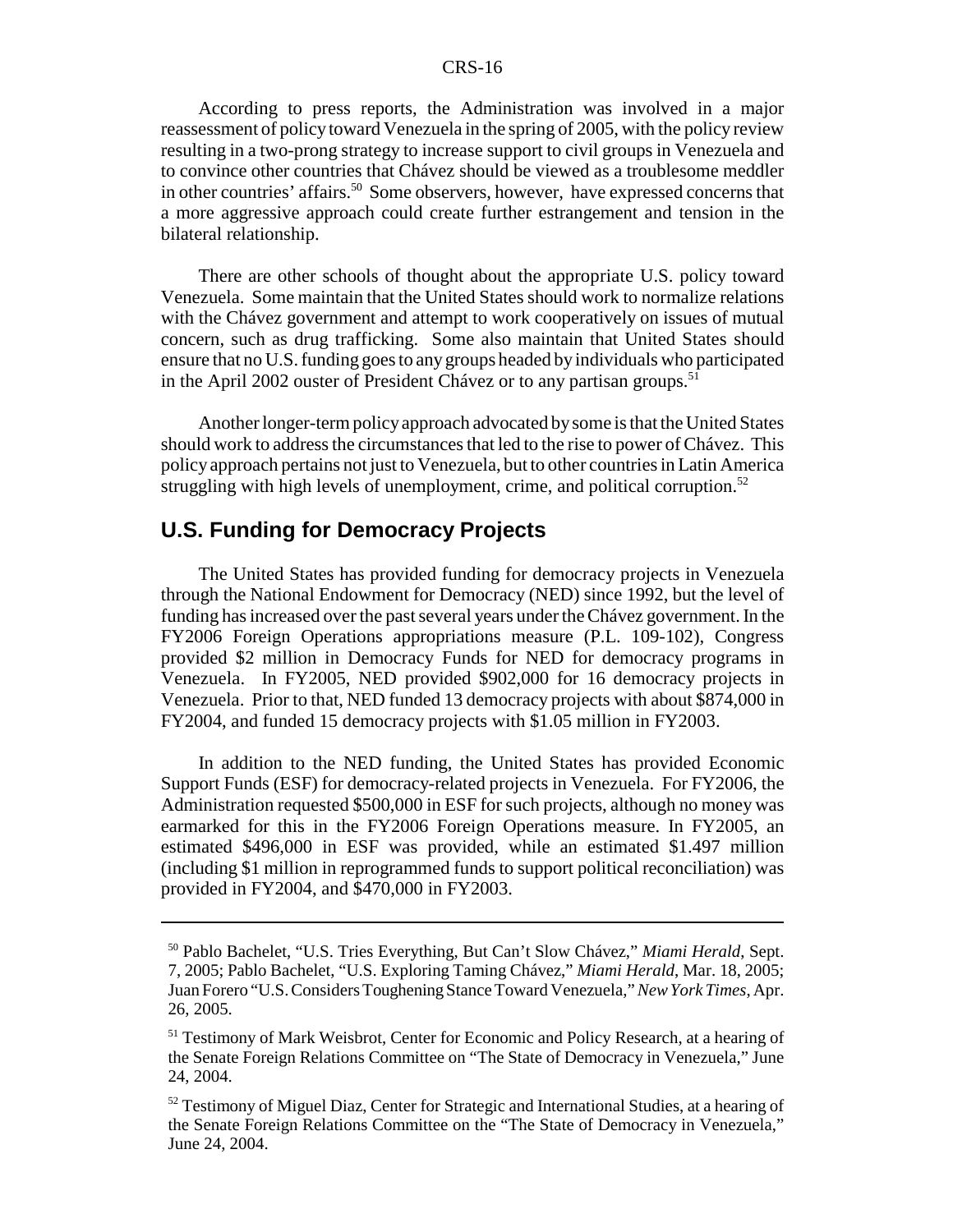In other legislative action in the  $109<sup>th</sup>$  Congress, the House-passed version of the FY2006 and FY2007 Foreign Relations Authorization Act, H.R. 2601 (H.Rept. 109- 168), would authorize \$9 million in Economic Support Funds for each of FY2006 and FY2007 to fund support for a variety of activities in support of democratic and accountable governance in Venezuela.

The Venezuelan government and some other critics have criticized NED's funding of opposition groups.<sup>53</sup> They maintain that the NED has funded groups headed by people involved in the overthrow of Chávez in April 2002 as well as a group, Súmate, involved in the signature collecting process for the recall referendum campaign. Critics argue that Súmate led the signature drive for the recall referendum, and question whether the NED should have funded such a group.

U.S. officials and some Members of Congress strongly defended the NED's activities in Venezuela and have criticized the Venezuelan government's efforts to intimidate the leaders of Súmate by charging them with conspiring against the government. The State Department asserts that the charges are without merit, and constitute an attempt "to intimidate members of civil society for exercising their democratic rights."54

According to the NED, its program in Venezuela "focuses on promoting citizen participation in the political process, civil and political rights, freedom of expression and professional journalism, and conflict mediation." The NED asserts that all of the Venezuelan programs that it funds operate on a non-partisan basis. It maintains that Súmate, which received a grant of \$53,400 in September 2003, mobilized a citizen campaign to monitor the signature collection process and that the money was used "in developing materials to educate citizens about the constitutional referendum process and to encourage citizens to participate."55 NED officials also assert that they did not fund the Democratic Coordinator for the development of its July 2004 consensus platform. The NED points out that it did fund a consensus building project in 2002 for one of the NED's core institutions, the Center for International Private Enterprise (CIPE). For the project, CIPE partnered with a Venezuelan group, the Center for the Dissemination of Economic Information (CEDICE) to work with several Venezuelan nongovernmental organizations and the business sector for the development of a broad-based consensus.56 In early September 2005, the board of the NED approved

<sup>&</sup>lt;sup>53</sup> Testimony of Mark Weisbrot, Center for Economic and Policy Research, at a hearing of the Senate Foreign Relations Committee on "The State of Democracy in Venezuela," June 24, 2004.

<sup>&</sup>lt;sup>54</sup> "United States Rejects Venezuelan Decision to Try Civic Group," Department of State, Washington File, July 8, 2005.

<sup>55</sup> National Endowment for Democracy, "NED Venezuela Programs FAQ," available online at [http://www.ned.org/grants/venezuelaFacts.html].

<sup>&</sup>lt;sup>56</sup> Telephone conversation with NED official July 15, 2004; also see Andres Oppenheimer, U.S. Group's Funds Aid Democracy, *Miami Herald*, July 15, 2004.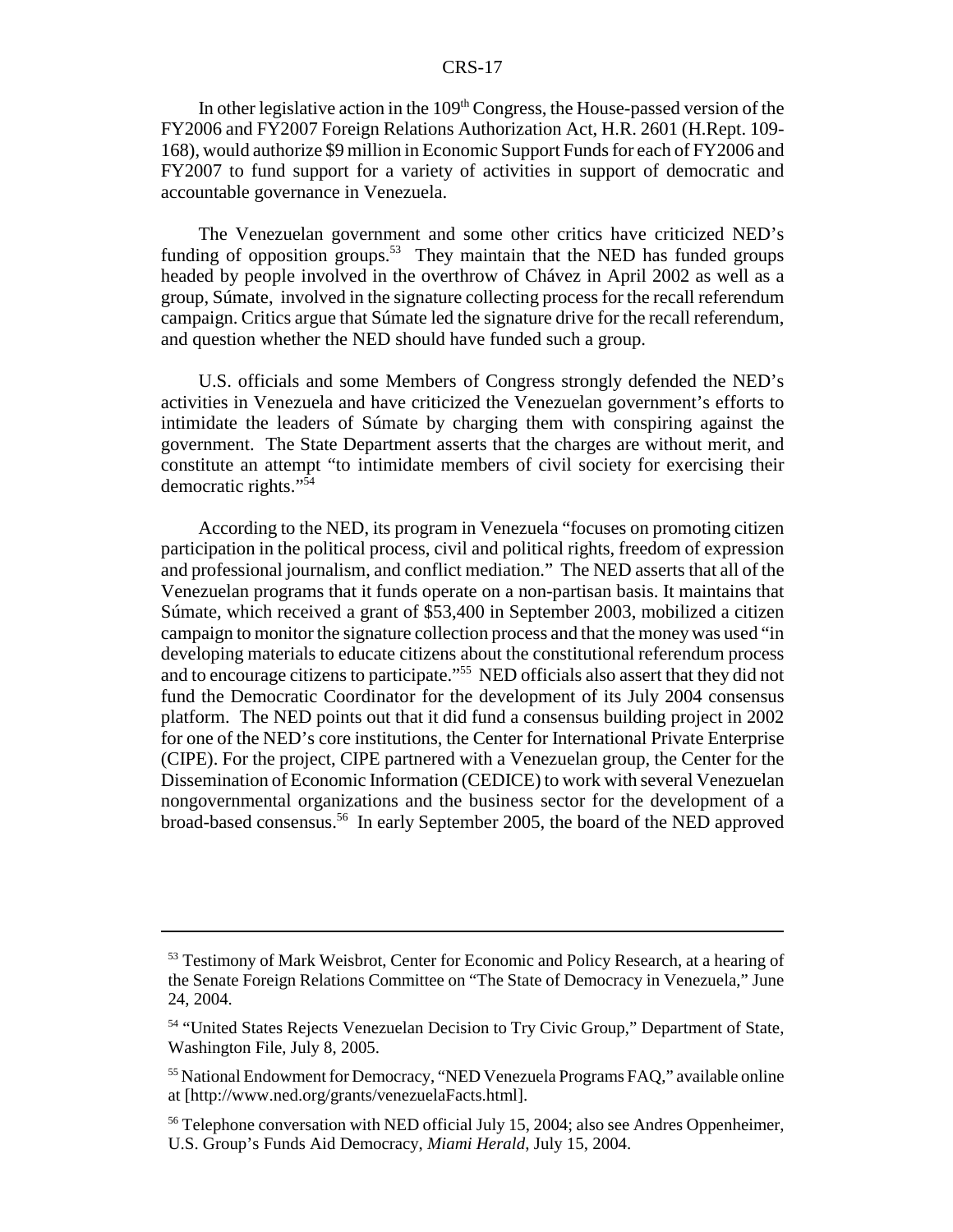a new \$107,000 grant to Súmate for a program to train thousands of people on their electoral rights.57

As a result of the controversy, the conference report to the FY2005 Consolidated Appropriations Act (Division B of P.L. 108-447, H.Rept. 108-792) required a comprehensive report on NED's activities in Venezuela since FY2001, and reaffirmed NED's duty to ensure that all sponsored activities adhere to core NED principles. The reporting requirement had first been included in the report to the House version of the FY2005 Commerce, Justice, and State Appropriations bill (H.R. 4754, H.Rept. 108-576).

#### **Oil Issues**

Since Venezuela is a major supplier of foreign oil to the United States (the fourth major foreign supplier in 2004, after Canada, Mexico, and Saudi Arabia), a key U.S. interest has been ensuring the continued flow of oil exports. Oil exports account for the overwhelming majority of Venezuela's exports to the United States. In 2004, Venezuela's total exports destined for the United States amounted to \$24.0 billion, with oil products accounting for \$22.5 billion, or 90% of the total. The December 2002 strike orchestrated by the opposition reduced Venezuela's oil exports, but by May 2003, Venezuelan officials maintained that overall oil production returned to the pre-strike level. Venezuelan officials maintain that national production currently amounts to about 3.3 billion barrels per day but independent analysts assert that the figure is about 2.6 billion barrels per day.<sup>58</sup>

Despite the friction in U.S.-Venezuelan relations and Venezuela's opposition to the U.S. war in Iraq, the Chávez government announced before the military conflict that it would be a reliable wartime supplier of oil to the United States. At various junctures, however, Chávez has threatened to stop selling oil to the United States; in April 2004, he threatened to do so if the United States did not stop "intervening in Venezuela's domestic affairs."59 Many observers believe that Chávez's threats have been merely part of his rhetoric that is designed to divert attention from the country's political crisis.

Some observers, however, have raised questions about the security of Venezuela as a major supplier of foreign oil for the United States. There are also concerns that Venezuela is looking to supplant China as a replacement market, although Venezuelan officials maintain that they are only attempting to diversify Venezuela's oil markets. Senate Foreign Relations Committee Chairman Richard Lugar has asked the Government Accountability Office (GAO) to study the issue of potential Venezuelan oil supply disruption.<sup>60</sup>

<sup>57</sup> Pablo Bachelet, "Citizens Group to Get U.S. Funds," *Miami Herald*, Sept. 13, 2005.

<sup>58</sup> Economist Intelligence Unit, "Country Report: Venezuela," Dec. 2005.

<sup>59 &</sup>quot;Chávez Threatens to Halt Oil to U.S.," *Miami Herald*, Apr. 19, 2004.

<sup>60</sup> Andy Webb-Vidal, "U.S. to look into Venezuela oil supply reliance," *Financial Times*, Jan. 14, 2005.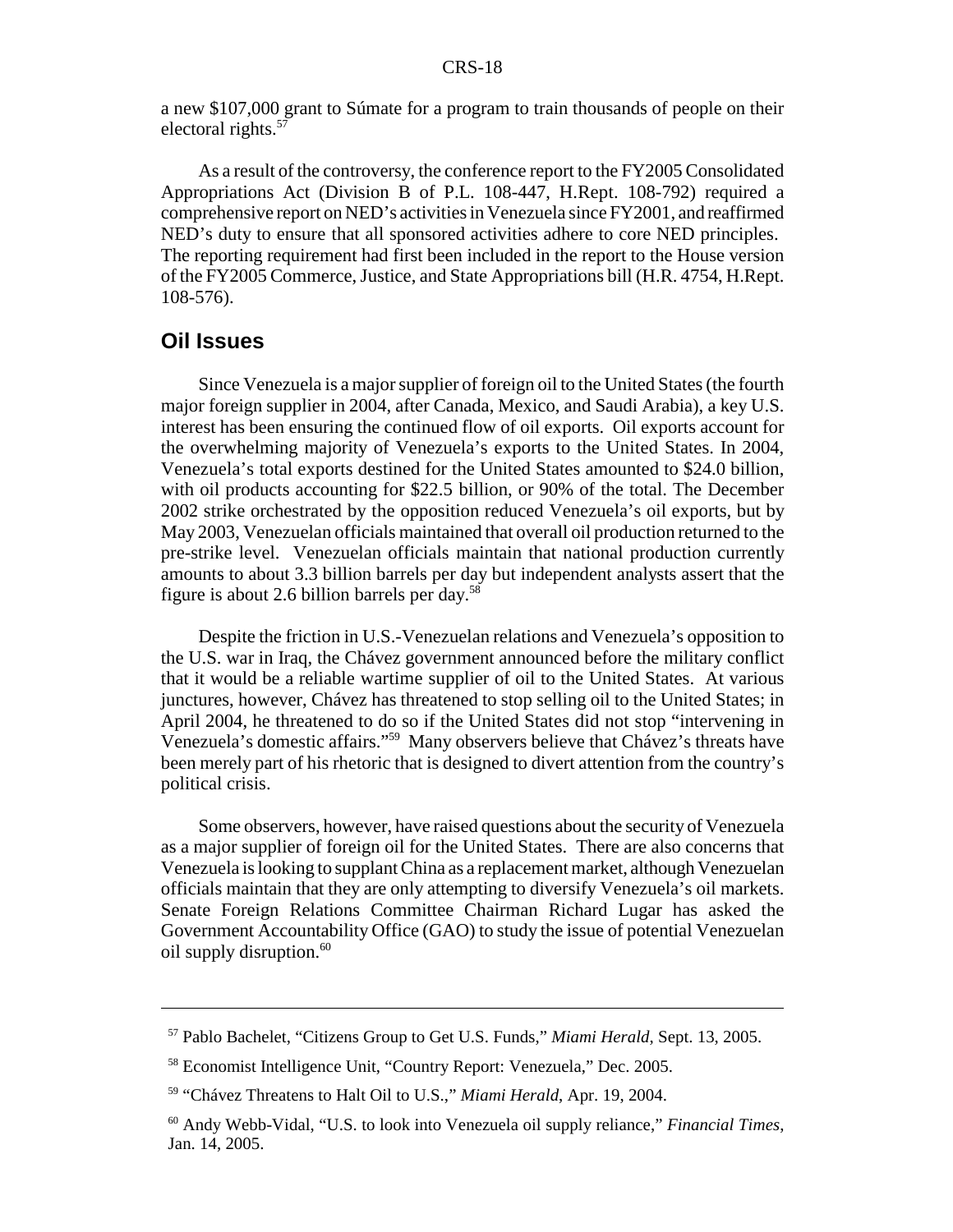By the end of 2005, the Venezuelan government had completed the conversion of 32 foreign operating agreements with foreign oil companies to joint ventures, with the Venezuelan government now holding a majority share of between 60-70% in the ventures. Majority state ownership of the oil units fulfills a policy goal of the Chávez government to assert greater control over the country's oil reserves but could dampen future foreign investment in the oil sector. $61$ 

#### **Counternarcotics Cooperation**

Because of Venezuela's extensive 1,370-mile border with Colombia, it is a major transit route for cocaine and heroin destined for the United States. According to the Department of State, in its March 2005 *International Narcotics Control Strategy Report* (INCSR), cocaine seizures by the Venezuelan government amounted to 17.8 metric tons (mt) in 2002, 19.5 mt in 2003, and 19.1 mt during the first six months of 2004. Previously, the March 2004 INCSR reported that Venezuela's cocaine seizures in 2003 had amounted to 32 metric tons in 2003, but the State Department subsequently revised the figure downward to 19.5 mt in large part because the previous figure had included a large seizure in international waters by the Spanish navy, with cooperation from the Venezuelan Coast Guard. Nevertheless, the March 2005 INCSR asserted that cocaine seizures during the first six months of 2004 equaled the total amount seized in 2003 in large part because of two multi-ton seizures made by Venezuelan task forces that worked closely with U.S. law enforcement.

The Venezuelan government maintains that its cocaine seizures in 2004 amounted to 19.6 mt and amounted to 18.7 mt in the first eight months of 2005. U.S. officials reportedly maintain that Venezuela's figures are exaggerated because they include four tons seized aboard Venezuelan ships by French and Dutch authorities in the Caribbean. $62$ 

Despite the friction in U.S.-Venezuelan relations, cooperation between the two countries at the law enforcement agency level led to significant cocaine seizures in 2004, according to the State Department's March 2005 INCSR. The report asserted that Venezuela carried out some 400 cocaine and heroin seizures in the first half of 2004 and that several important cocaine and heroin trafficking organizations were effectively attacked in 2004, including several important extraditions. Nevertheless, the Department of State maintained in the report that Venezuela needs to make substantial efforts in five areas: passing an Organized Crime Law; making effective efforts to combat corruption; cracking down on document fraud; enforcing courtordered wiretaps; and conducting opium poppy and coca eradication operations at least annually. Venezuela has received small amounts of U.S. assistance under the Administration's Andean Counterdrug Initiative: \$5 million in FY2002; \$2.075 million in FY2003; \$5 million in FY2004; almost \$3 million for FY2005; and \$2.252 million in FY2006 (P.L. 109-102). ACI programs in Venezuela focus on counternarcotics cooperation and judicial reform support. (For further information, see

<sup>61</sup> Andy Webb-Vidal, "Venezuela Takes Control of Private Oilfields," *Financial Times*, Jan. 3, 2006.

 $62$  Steven Dudley and Pablo Bachelet, "Venezuela No Longer U.S. Ally in Drug War," *Miami Herald*, Sept. 16, 2005.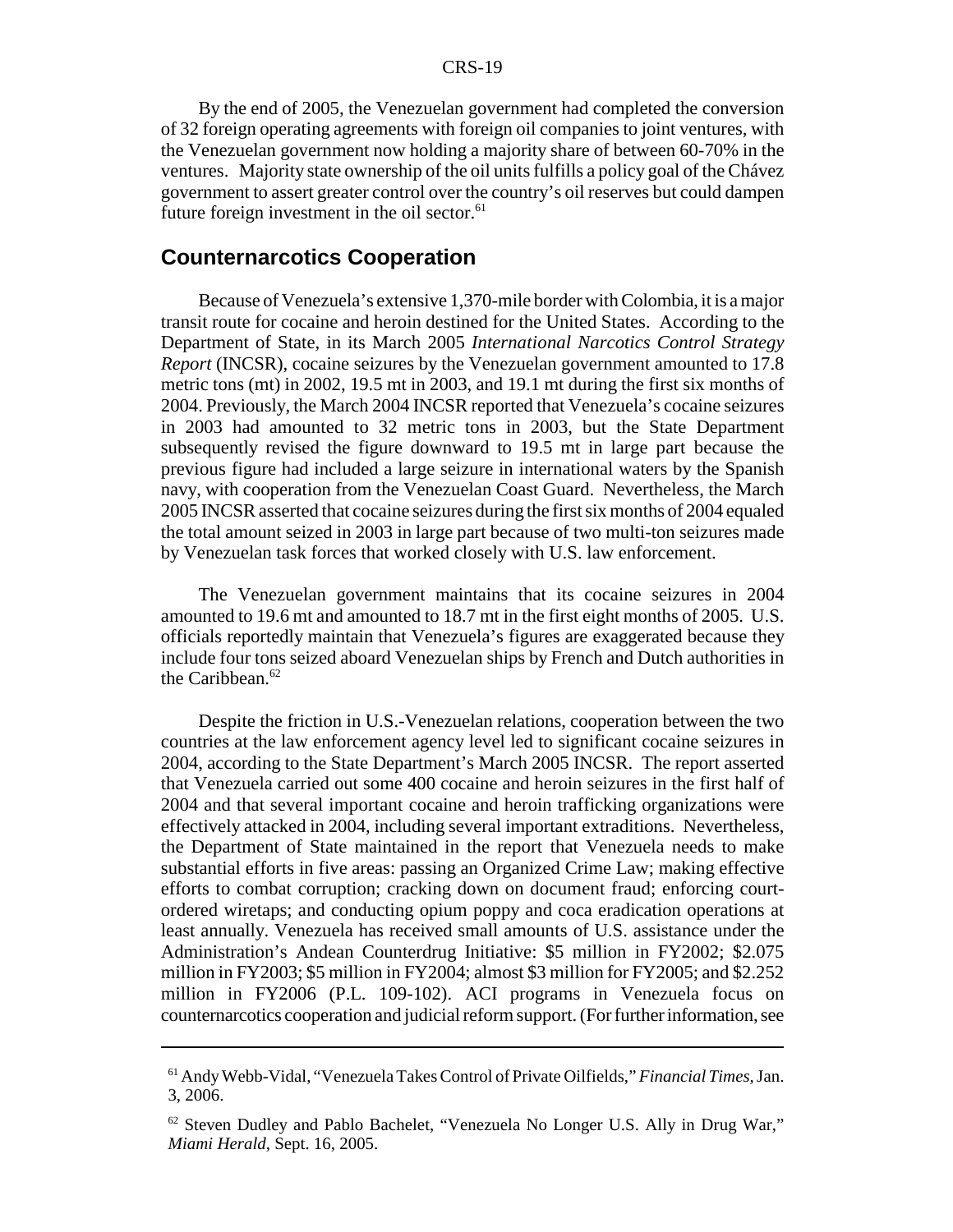CRS Report RL32337, *Andean Counterdrug Initiative (ACI) and Related Funding Programs: FY2005 Assistance*, by Connie Veillette.)

**Venezuela's Designation as Country that Has Failed Demonstrably in Counter-narcotics Efforts.** As noted above, Venezuela suspended its cooperation with the U.S. Drug Enforcement Administration (DEA) in early August 2005 because it alleged that DEA agents were spying on Venezuela. U.S. officials maintained that the charges were baseless. Senator Specter met with President Chávez and Venezuelan ministers in mid-August 2005 to discuss cooperation on drug interdiction.

On September 15, 2005, President Bush designated Venezuela, pursuant to international drug control certification procedures set forth in the Foreign Relations Authorization Act, FY2003 (P.L. 107-228), as a country that has failed demonstrably to adhere to its obligations under international narcotics agreements, although he waived economic sanctions that would have curtailed U.S. assistance for democracy programs in Venezuela. Small amounts of U.S. counter-narcotics assistance to Venezuela under the Andean Counter-drug Initiative will also continue. (For background on the law, see CRS Report RL32038, *Drug Certification/Designation Procedures for Illicit Narcotics Producing and Transit Countries*, by K. Larry Storrs.)

According to the State Department's justification for Venezuela's designation, some 150 metric tons of cocaine and increasing quantities of heroin move through its territory annually. The justification noted that despite Venezuela's increase in drug seizures over the past four years, Venezuela has not addressed the increasing use of Venezuelan territory to transport drugs to the United States. According to the State Department, the overall picture is one of decreasing Venezuelan focus on counternarcotics initiatives and reduced cooperation with the United States. It noted that President Chávez suspended cooperation with the DEA and that many of Venezuela's most effective high-level officials in law enforcement and national drug policy were removed from their posts in 2005.

Venezuelan officials maintain that the decision to designate Venezuela was purely political because of the overall state of U.S.-Venezuelan relations. They assert that Venezuela has made considerable counter-narcotics efforts that were lauded in the State Department's March 2005 *International Narcotics Control Strategy Report.*<sup>63</sup>

During November 17, 2005 testimony before the House International Relations Committee's Western Hemisphere Subcommittee, Assistant Secretary of State Thomas Shannon indicated that the United States was in discussions with the Venezuelan government in order to get anti-drug cooperation back on track.

<sup>63</sup> Ian James, "Venezuela Says U.S. Move to Call Country Uncooperative on Drugs is Pure Politics," *Associated Press*, Sept. 16, 2005.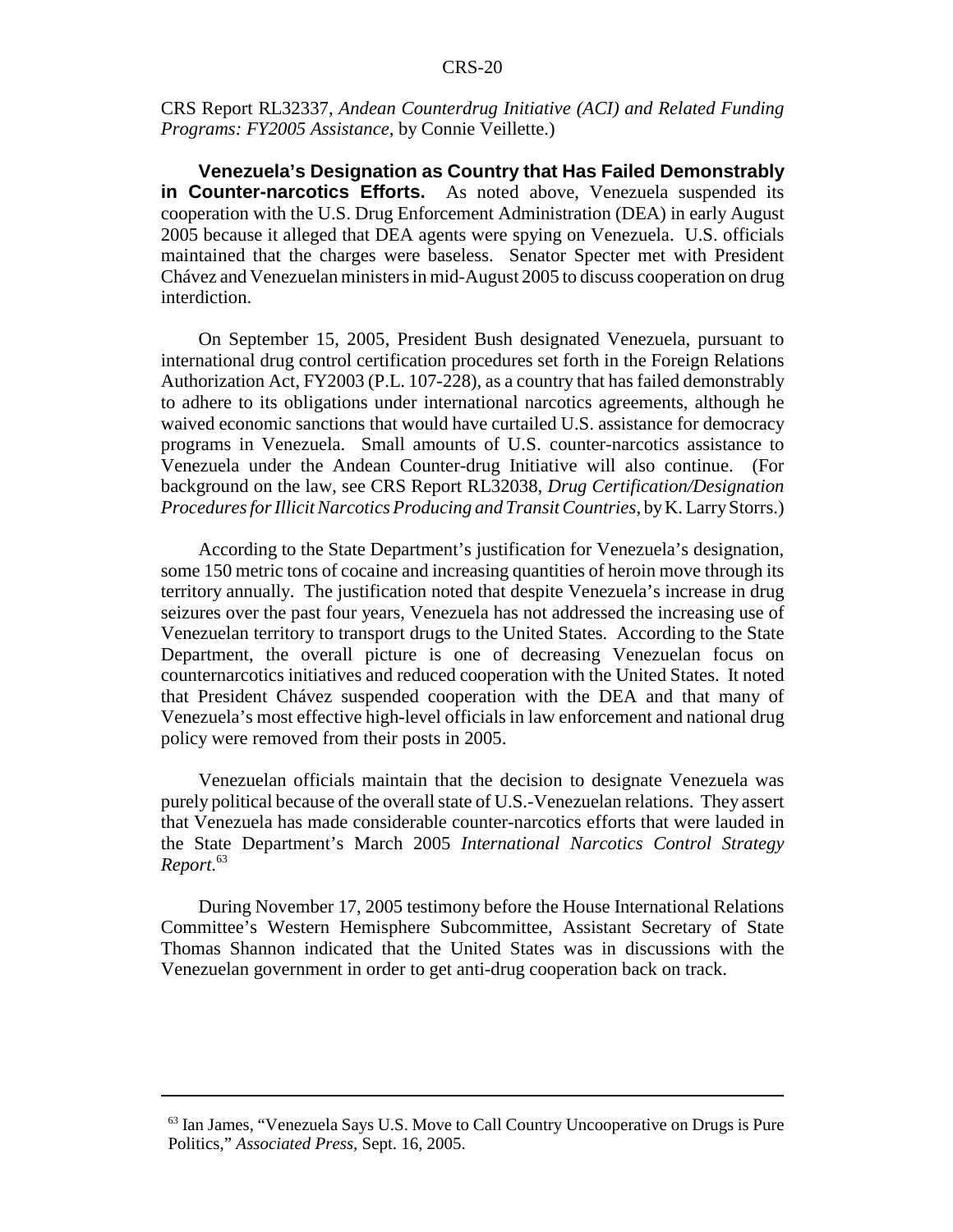### **Concerns about Venezuela's Military Purchases**

As noted above, the Bush Administration has expressed concerns about Venezuela's purchases of military equipment. These have included agreements to purchase 15 helicopters (with potentially another 18) and 100,000 assault rifles from Russia and 12 aircraft (10 transport planes and 2 maritime patrol aircraft) and several coastal and ocean patrol boasts from Spain.

On January 13, 2006, the State Department indicated that the United States had denied licenses — required by the Arms Export Control Act — to transfer U.S. technology for use in planes that Spanish companies had contracted to sell to Venezuela. According to a State Department spokesman, the proposed sale could contribute to de-stabilization in Latin America. Spain responded by indicating that it would go ahead with the sale of the airplanes, but with non-U.S. technology. Venezuela responded to the U.S. action by labeling it as "imperialist." The State Department official also indicated that the United States had expressed similar concerns to Brazil about military sales to Venezuela. Venezuela is interested in purchasing at least a dozen light-attack aircraft, manufactured by Embrarer, that contain U.S. technology. 64

#### **Concerns About Venezuela's Involvement in Latin America**

There have been long-held suspicions that Chávez has supported leftist Colombian guerrillas, although Chávez denies such support. The State Department's April 2005 *Country Reports on Terrorism* maintains that Colombia's three terrorist groups — the leftist Revolutionary Armed Forces of Colombia (FARC) and the National Liberation Army (ELN), and the rightist United Self-Defense Forces of Colombia (AUC) — often cross into sparsely populated Venezuelan border areas, regarding it as a safe area to rest, secure logistical supplies, and transship arms and drugs. They also commit kidnapping and extortion for profit in Venezuelan territory. The report maintained, however, that "it is unclear to what extent and at what level the Venezuelan Government approves of or condones material support to Colombian terrorists." Nevertheless, the State Department asserted in the report that President Chávez's ideological affinity with the FARC and ELN limited antiterrorism cooperation with Colombia.

U.S. officials also have expressed concerns about President Chávez's close relationship with Cuba's Fidel Castro, but Chávez defends his relationship with Cuba. Venezuela supplies oil to Cuba on a concessionary basis, which in 2005 reportedly increased from 53,000 to 90,000 barrels per day. In return, Venezuela has received support from thousands of Cuban health care workers and sports instructors in the country. During an April 2005 trip to Cuba, Presidents Chávez and Castro announced commercial deals worth over \$400 million, including a joint shipyard to build small navy ships and a joint housing construction company.

<sup>64</sup> U.S. Department of State, Daily Press Briefing, Jan. 13, 2006; Phil Gunson and Pablo Bachelet, "Spain's Planes for Chávez Can't Use U.S. Components," *Miami Herald*, Jan. 14, 2006; Leslie Crawford and Andy Webb-Vidal, "Spain to Defy U.S. over Military Sale to Venezuela," *Financial Times*, Jan. 14, 2006.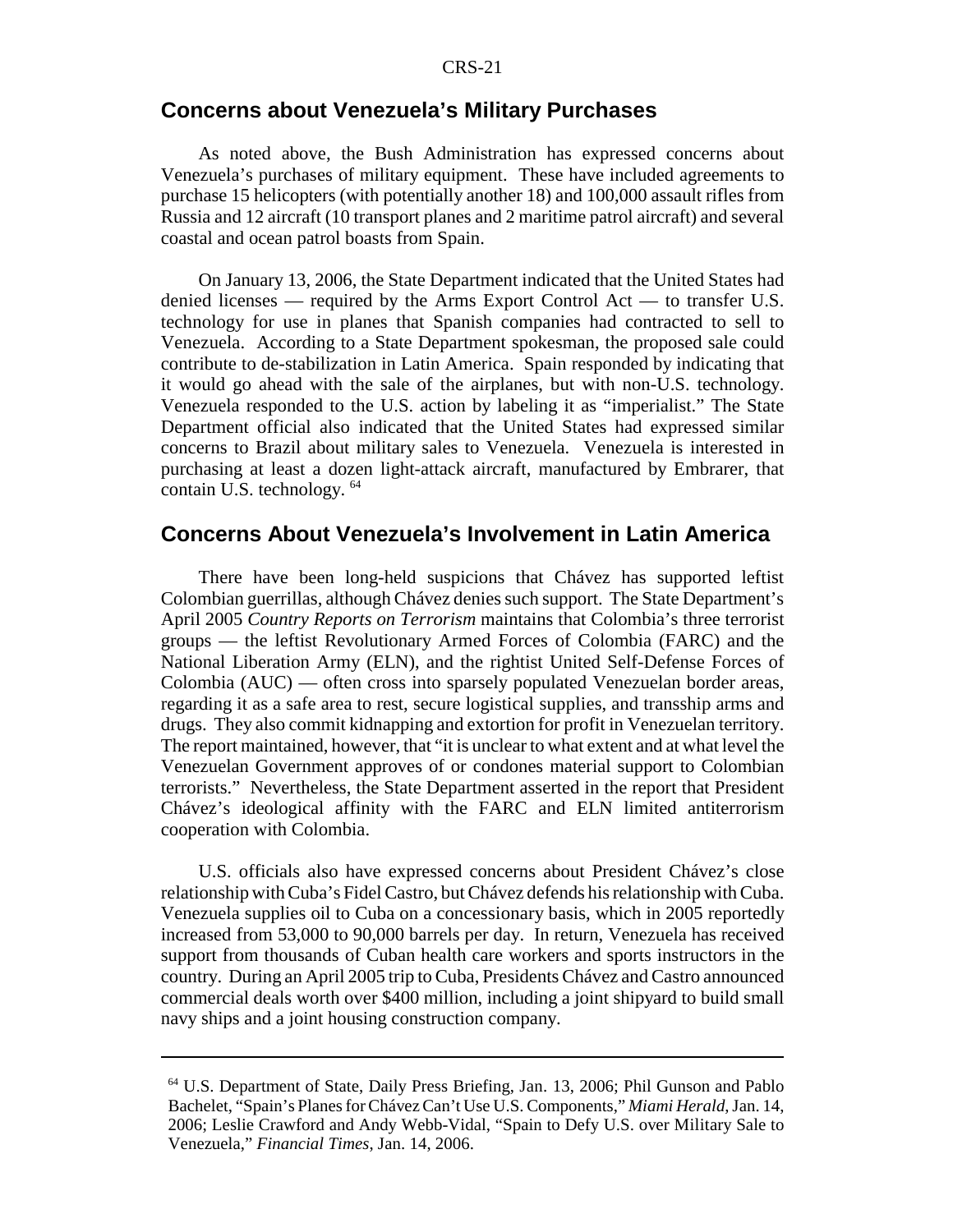President Chávez's popularity has grown throughout Latin America, in part because of his strong stance toward the United States and also because of his so-called "oil diplomacy." He has launched a Bolivarian Alternative for the Americas (ALBA) as an alternative to the Free Trade Area of the Americas. ALBA advocates a socially oriented trade block that would include mechanisms for poverty reduction. At the June 2005 OAS meeting held in Florida, Latin American governments refrained from supporting a U.S. proposal that would have established a permanent committee to monitor democracy in the region. They viewed it as an attempt to monitor Venezuela through the OAS. During the Fourth Summit of the Americas held in November 2005 in Argentina, President Chávez, while participating in a counter-summit, denounced the FTAA and strongly criticized the Bush Administration. Chávez is also funding a new 24-hour hemispheric television network, TV of the South (Televisora del Sur or Telesur) that began broadcasts in July 2005. Some observers fear that the network will spread Chávez's populist and anti-U.S. rhetoric throughout the hemisphere.

Venezuela is offering oil to Caribbean nations on preferential terms in a new program known as PetroCaribe, and there has been some U.S. concern that the program could increase Venezuela's influence in the Caribbean region. Since 1980, Caribbean nations have benefitted from preferential oil imports from Venezuela and Mexico under the San Jose Pact, and since 2001, Venezuela has provided additional support for Caribbean oil imports under the Caracas Energy Accord. PetroCaribe, however, would go further with the goal of putting in place a regional supply, refining, and transportation and storage network, and establishing a development fund for those countries participating in the program. Under the program, Venezuela announced that it would supply 190,000 barrels per day of oil to the region, with countries paying market prices for 50% of the oil within 90 days, and the balance paid over 25 years at an annual rate of 2%. When the price of crude oil is over \$50 a barrel, as it is now, the interest rate is cut to  $1\%$ .<sup>65</sup> Venezuela is moving ahead with additional preferential oil agreements in the Andean region (known as PetroAndina) and with other South American countries (PetroSur).<sup>66</sup>

There also are U.S. concerns about that President Chávez is exporting his brand of populism to other Latin America countries, especially the Andean nations of Ecuador, Bolivia, and Peru. He strongly supports Bolivia's president-elect Evo Morales and offered \$30 million in assistance for development projects and assistance to help Bolivia re-write its constitution and implement radical reforms to the economy. Chávez has also openly supported the presidential candidacy of Ollanta Humala in Peru, a nationalist former army colonel who had led a failed uprising against former President Fujimori in 2000.

Despite Chávez's advances throughout the region, there has been friction at times with various countries and leaders. A diplomatic row in November 2005 with Mexican President Vicente Fox led to the two countries recalling their ambassadors. President Chávez had referred to Fox as a "puppy" of the United States, while Fox

<sup>65 &</sup>quot;Venezuela: Caribbean Will Receive 190,000 bpd," *Latinnews Daily*, Sept. 8, 2005.

<sup>66</sup> Steven Dudley, "Chávez Oil Diplomacy Attracting New Friends," *Miami Herald*, Nov. 17, 2005.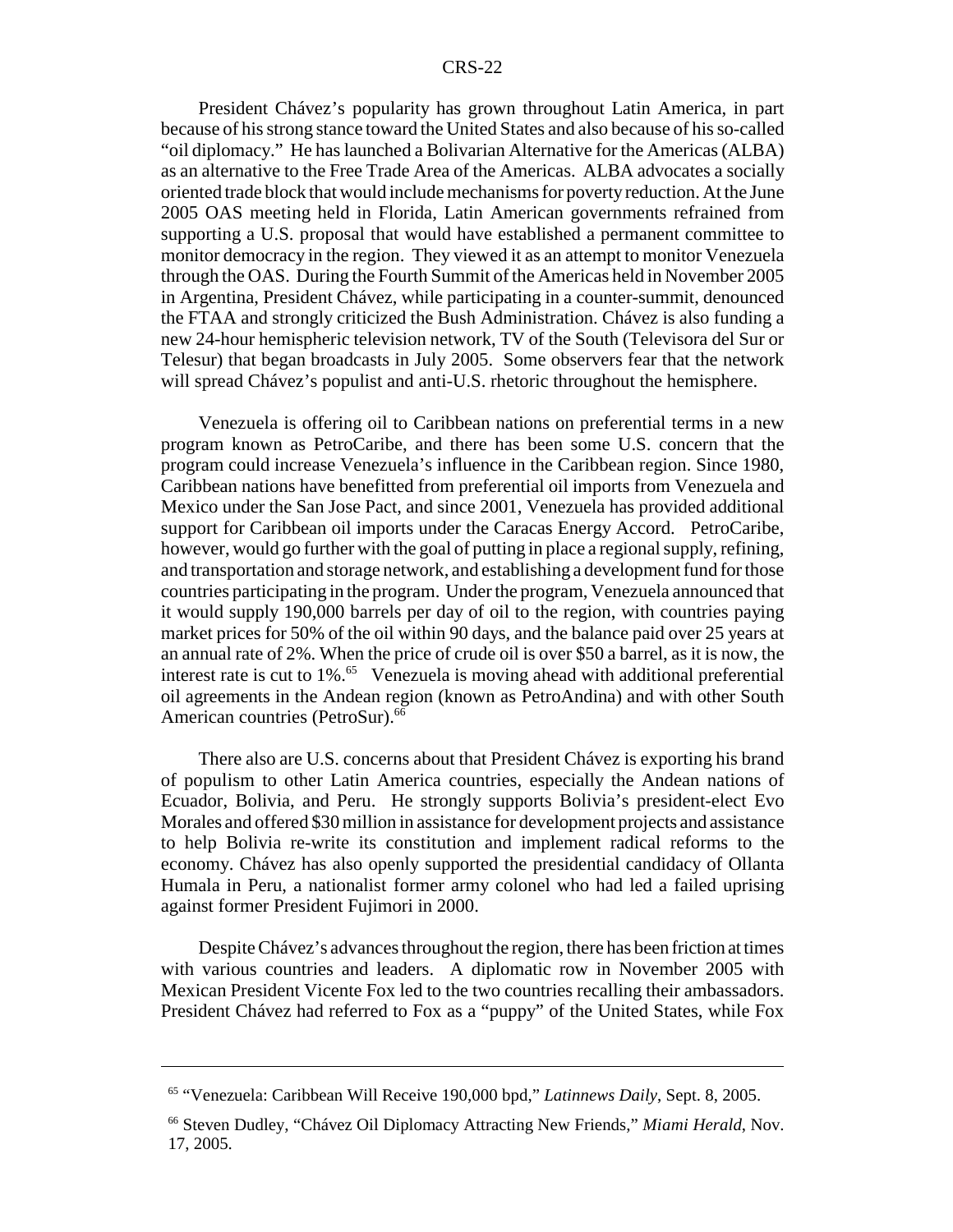accused Chávez of intolerance at the recent Summit of the Americas in Argentina.<sup>67</sup> In early January 2006, Peru withdrew its ambassador from Venezuela and accused Chávez of meddling in Peru's internal affairs because of his meeting with populist presidential candidate Ollanta Humala.

#### **Venezuela's Extradition Requests**

Venezuela has requested the extradition of three of its citizens from the United States in two controversial terrorism cases. In early 2004, the Chávez government requested the extradition of two former Venezuelan National Guard lieutenants, José Antonio Colina and German Rodolfo Varela, charged with the February 2003 bombings of the Spanish Embassy and the Colombian Consulate in Caracas. Both applied for political asylum because they claimed that they would be executed or tortured if returned to Venezuela. They have been held since December 2003 by U.S. Immigration and Customs Enforcement (ICE). In February 2005, a U.S. immigration judge denied them asylum because of "serious reasons for believing" that they were involved in the bombings but prohibited the United States from deporting them to Venezuela.<sup>68</sup> The Department of Homeland Security (DHS) has asked an immigration appeals court to deport the two Venezuelans, arguing that they would not be tortured if returned home. As evidence, they cite the treatment of a former general arrested in Venezuela for the same case.<sup>69</sup> In late December 2005, Colina and Varela — on a hunger strike for a month in protest of being held by U.S. immigration — were transferred from Florida to Houston for medical treatment. They ended their 33-day hunger strike in early January 2006.

In another controversial case, Venezuela has requested the extradition of anti-Castro activist Luis Posada Carriles for his alleged role in the 1976 bombing of a Cuban airliner that killed 73 people.<sup>70</sup> In April 2005, Posada's lawyer announced that Posada had entered the United States illegally from Mexico and would apply for asylum because he has a "well-founded fear of persecution" for his opposition to Fidel Castro.71 Posada had been imprisoned in Venezuela for the bombing of the Cuban airliner but reportedly was allowed to "escape" from prison in 1985 after his supporters paid a bribe to the prison warden.<sup>72</sup> He had been acquitted for the bombing but remained in prison pending a prosecutorial appeal. Posada also reportedly admitted, but later denied, involvement in a string of bombings in Havana in 1997,

<sup>70</sup> Also see CRS Report RL32730, *Cuba: Issues for the 109<sup>th</sup> Congress*, by Mark P. Sullivan.

<sup>67</sup> Phil Gunson, "Venezuela, Mexico Rift Widens in War of Words," *Miami Herald*, Nov. 15, 2005.

<sup>68</sup> Gerardo Reyes and Alfonso Chardy, "Wanted Chavez Foes Flee to South Florida," *Miami Herald*, Apr. 5, 2005.

<sup>69</sup> Alfonso Chardy, "Deport Venezuelan Bombing Suspects, U.S. Urges Court," *Miami Herald*, Mar. 25, 2005.

<sup>71</sup> Alfonso Chardy and Nancy San Martin, "Lawyer Expects Posada to Show Soon," *Miami Herald*, Apr. 14, 2005.

<sup>72</sup> Ann Louise Bardach, "Our Man's in Miami. Patriot or Terrorist?," *Washington Post*, Apr. 17, 2005.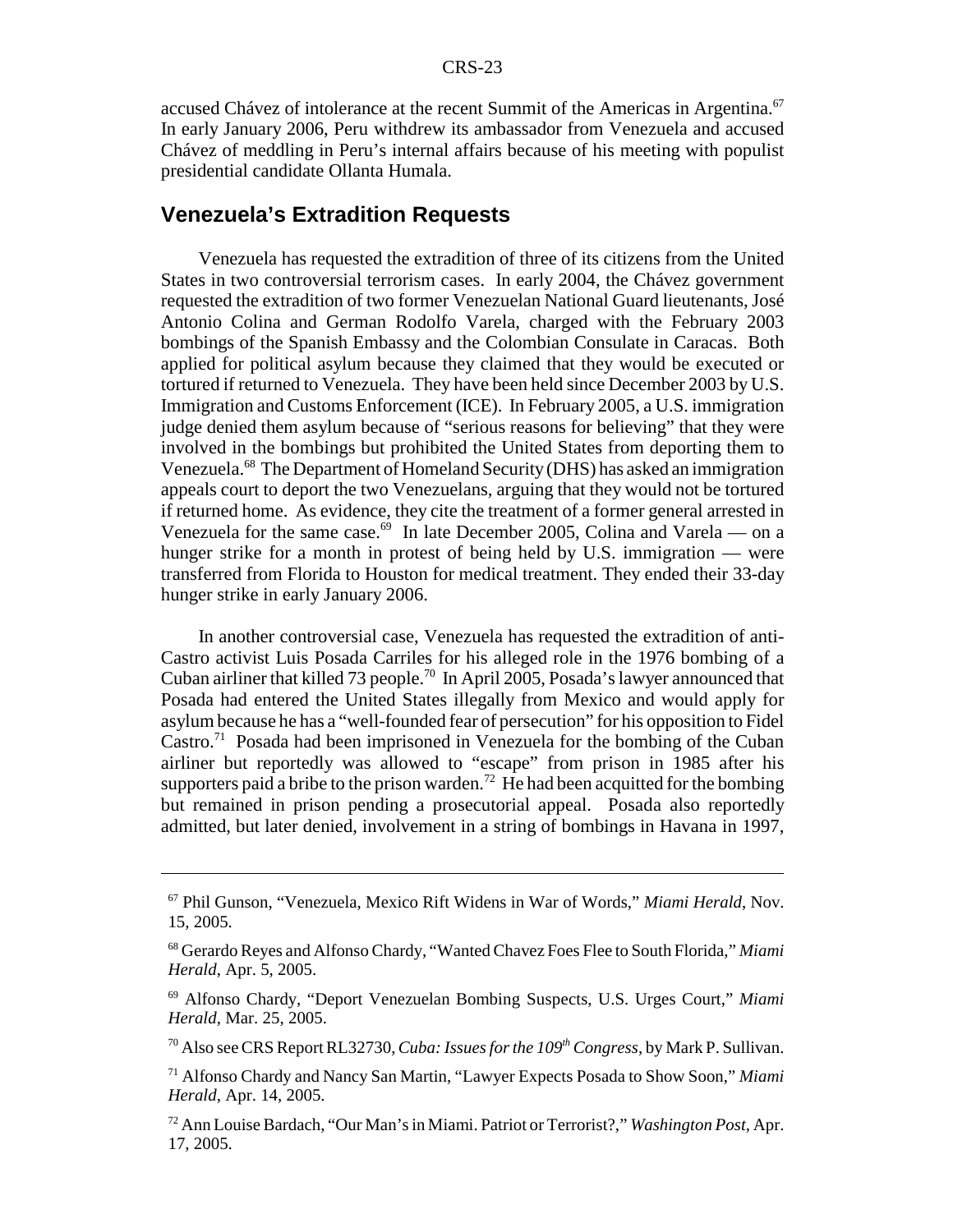one of which killed an Italian tourist.73 More recently, Posada was imprisoned for several years in Panama for his involvement in an alleged plot in November 2000 to kill Fidel Castro. He was convicted on weapons charges in the case and sentenced to eight years in prison, but ultimately was pardoned by outgoing President Mireya Moscoso in August 2004.

ICE arrested Posada on May 17, 2005, and subsequently charged him with illegally entering the United States. A DHS press release indicated that ICE does not generally deport people to Cuba or countries believed to be acting on Cuba's behalf.<sup>74</sup> Venezuela has pledged that it would not hand Posada over to Cuba, but on September 26, 2005, a U.S. immigration judge ruled that Posada cannot be deported to Venezuela because he could be tortured.<sup>75</sup> ICE will reportedly decide by January 24, 2006, whether Posada may be freed from an immigration facility in El Paso, Texas, and allowed to stay in the United States.76

#### **Legislative Initiatives**

**108<sup>th</sup> Congress.** In the 108<sup>th</sup> Congress, Members of Congress had expressed concerns about the political situation in Venezuela. The Senate Foreign Relations Committee held hearing in June 2004 on the status of democracy in Venezuela and the August recall referendum.<sup>77</sup> As noted above (U.S. Funding for Democracy Projects), the conference report to the FY2005 Consolidated Appropriations Act (Division B of P.L. 108-447, H.Rept. 108-792) required a comprehensive report on NED's activities in Venezuela since FY2001 and reaffirmed NED's duty to ensure that all sponsored activities adhere to core NED principles.

Also in the 108<sup>th</sup> Congress, two resolutions were introduced in the House, but no action was taken on these measures. H.Res. 716, introduced by Representative Elton Gallegly on July 14, 2004, would, among other provisions, have encouraged Venezuelans to participate in a constitutional, peaceful, democratic, and electoral solution to the political crisis in Venezuela, and appealed to the Venezuelan government and the opposition to support a free, fair, and transparent recall referendum in accordance with the Venezuelan Constitution. H.Res. 867, introduced by Representative Tom Lantos on November 20, 2004, would have expressed support for the National Endowment for Democracy in Venezuela. The resolution would have expressed the view that charges against Súmate were politically motivated. As noted above, Súmate is a Venezuelan civic organization involved in voter education and

<sup>73</sup> Oscar Corral and Alfonso Chardy, "Victim's Kin Oppose Posada Bid for Asylum," *Miami Herald*, May 7, 2005.

<sup>&</sup>lt;sup>74</sup> Department of Homeland Security, Office of Public Affairs, Statement, May 17, 2005.

<sup>75</sup> Alicia Caldwell, "Judge Says Cuban Militant Can't Be Deported to Venezuela," *Associated Press*, Sept. 28, 2005.

<sup>76</sup> Oscar Corral, "Ruling on Whether Posada Can Remain in U.S. Is Only Weeks Away," *Miami Herald*, Jan. 7, 2006.

<sup>77</sup> Senate Foreign Relations Committee, Subcommittee on Western Hemisphere, Peace Corps, and Narcotics Affairs, "The State of Democracy in Venezuela," Hearing, June 24, 2004.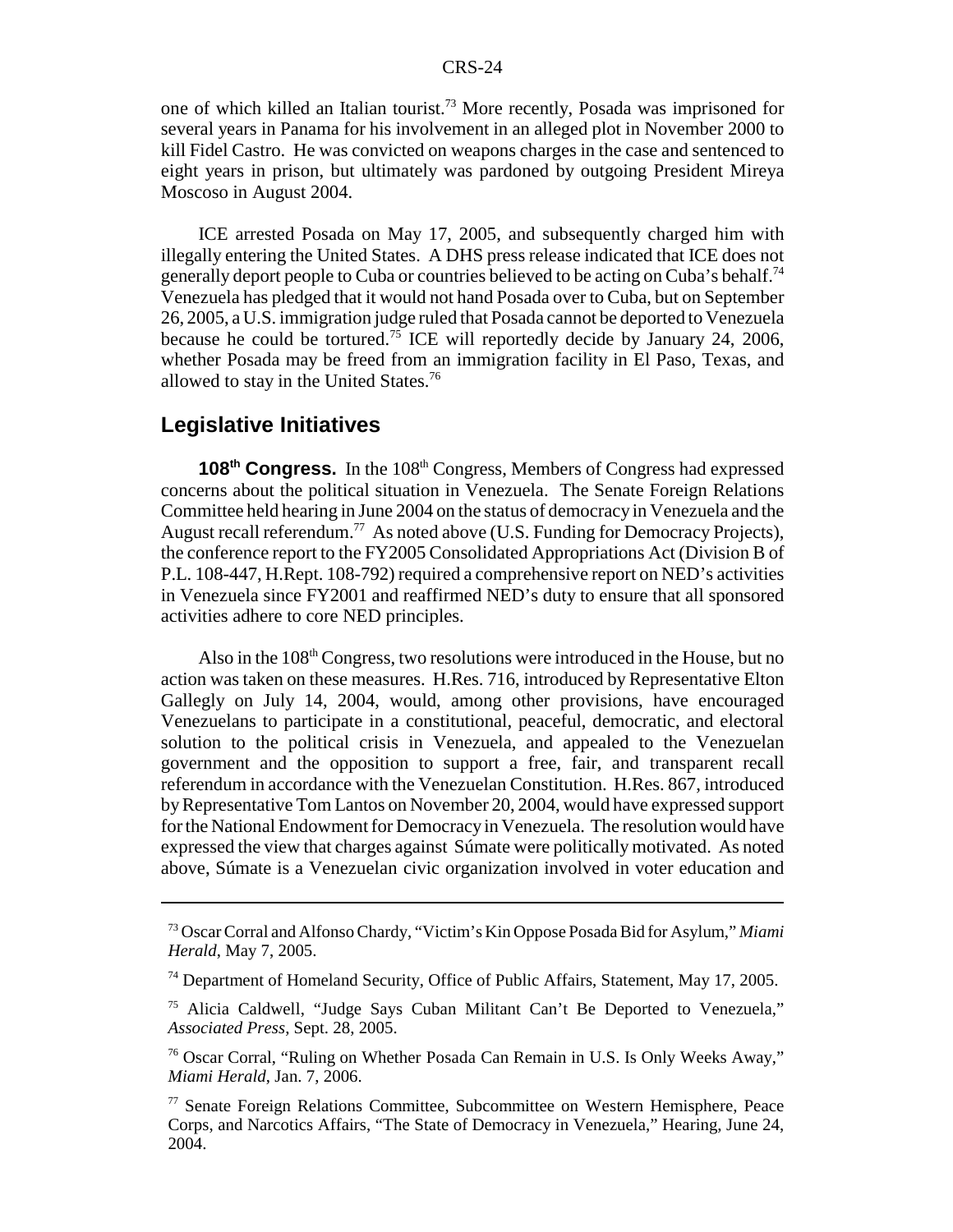electoral observation that received funding from the National Endowment of Democracy. The resolution also would have welcomed the dropping of charges by the Venezuelan government against Súmate. Earlier in the year, in a July 12, 2004, letter to President Chávez, the House International Relations Committee expressed serious concern about the treatment of the leaders of Súmate.

**109<sup>th</sup> Congress.** In the 109<sup>th</sup> Congress, there has been legislative action on several initiatives on Venezuela and oversight hearings have been held in the house. The FY2006 Foreign Operations appropriations measure (P.L. 109-102, H.R. 3057, H.Rept. 109-265) provides \$2 million in Democracy Funds for the NED for democracy programs in Venezuela and \$2.252 million in funding under the Andean Counterdrug Initiative. The Administration also requested \$500,000 in Economic Support Funds for Venezuela, although no specific earmark was provided in the conference report.

In other action, the House-passed version of H.R. 2601 (H.Rept. 109-168), the FY2006 and FY2007 Foreign Relations Authorization Act, has a provision (Section 1025), authorizing \$9 million in Economic Support Funds for each of FY2006 and FY2007 "to fund activities which support political parties, the rule of law, civil society, an independent media, and otherwise promote democratic, accountable governance in Venezuela."

H.R. 2601 also has a provision, in Section 106(5), authorizing funds for the "Broadcasting Board of Governors to carry out broadcasting to Venezuela for at least 30 minutes per day of balanced, objective, and comprehensive television news programming, radio news programming, or both."

With regard to the human rights situation in Venezuela, H.Con.Res. 224 (Fortuño), introduced July 28, 2005, calls on the Venezuelan government to uphold the human rights and civil liberties of the people of Venezuela. H.Con.Res. 324 (Mack), introduced December 18, 2005, condemns "the anti-democratic actions of Venezuelan President Hugo Chávez "and expresses the sense of Congress that the United States should strongly support aspirations of the democratic forces in Venezuela."

On November 17, 2005, the House International Relations Committee, Subcommittee on the Western Hemisphere, held a hearing on the status of democracy in Venezuela. Earlier in the year, the subcommittee held hearings on March 9 and September 28, 2005, regarding the state of democracy in the Latin America, both of which touched on Venezuela.